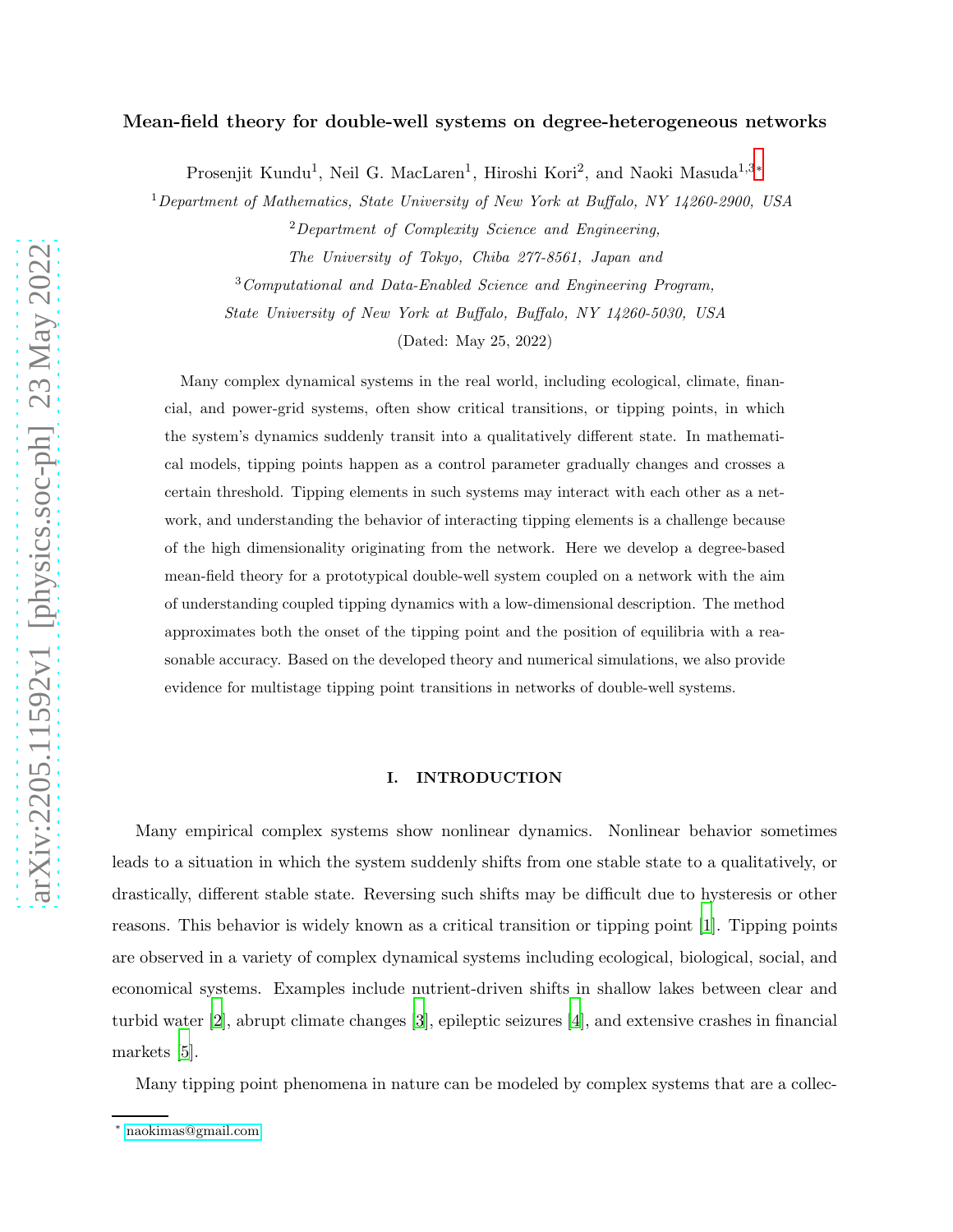tion of tipping elements interacting through a network. Examples include extinction of species in ecosystems in which different species are connected by foodweb, mutualistic, and other ecological networks [\[6](#page-14-5), [7\]](#page-14-6), blackouts in power grids [\[8](#page-14-7), [9\]](#page-14-8), psychiatric disorders [\[10](#page-14-9), [11](#page-14-10)] and the Greenland ice sheet [\[12](#page-14-11), [13\]](#page-14-12). Obviously, the behavior of the tipping elements is not independent of each other when they are connected as a network  $[14–16]$  $[14–16]$  $[14–16]$ . For instance, suppose that a tipping element, denoted by  $v$ , passes the tipping point, i.e., the value of a control parameter of the system at which a tipping point occurs. Then, it is more likely that a second tipping element directly connected with v will tip as well, resulting in a domino effect  $|17, 18|$  $|17, 18|$  $|17, 18|$ .

Accurately describing the tipping points in dynamics on networks is desirable because we may want to anticipate and prevent them as well as to know the magnitude of a tipping cascade in the network. However, high dimensionality of dynamical systems on a network and the complex structure of the network at hand generally make this task difficult. One strategy towards this goal is to reduce the dimension of the original system without loss of too much information about the original dynamics. For example, Gao, Barzel, and Barabási proposed a theory to reduce a class of dynamical system on networks, including networks of dynamical tipping elements, into one-dimensional dynamics [\[19](#page-15-3)]. This method, which we refer to as GBB reduction, is applicable to directed and weighted networks and uses each node's weighted in-degree (i.e., the number of incoming edges) and out-degree (i.e., the number of outgoing edges). The GBB reduction has been generalized to the methods which use the eigenvalues and eigenvectors of the adjacency matrices or related matrices of the network [\[20](#page-15-4)[–22\]](#page-15-5). A related but different two-dimensional reduction locates the tipping point with a high accuracy for ecological dynamics occurring on bipartite networks representing mutualistic interactions [\[23](#page-15-6)].

The GBB reduction is a degree-based mean-field (DBMF) theory, also called heterogeneous mean-field theory, in the sense that the theory only uses the information about the degree of each node. In general, a DBMF theory for network dynamics assumes that nodes with the same degree are statistically the same and obey the same dynamical rule. It is expected to be accurate for large uncorrelated random networks with general degree distributions. In fact, the most common family of DBMF theory is different from the GBB reduction in that the former aims at deriving a dynamical equation that any node with a given degree obeys, one equation per degree value. In contrast, the goal of the GBB reduction and its extensions is to derive a one-dimensional or low-dimensional reduction of the entire dynamics on the network. To avoid confusion, we save the term DBMF theory only to refer to the conventional type of the DBMF theory and do not refer to the GBB reduction as a DBMF theory below. The DBMF theory (in the conventional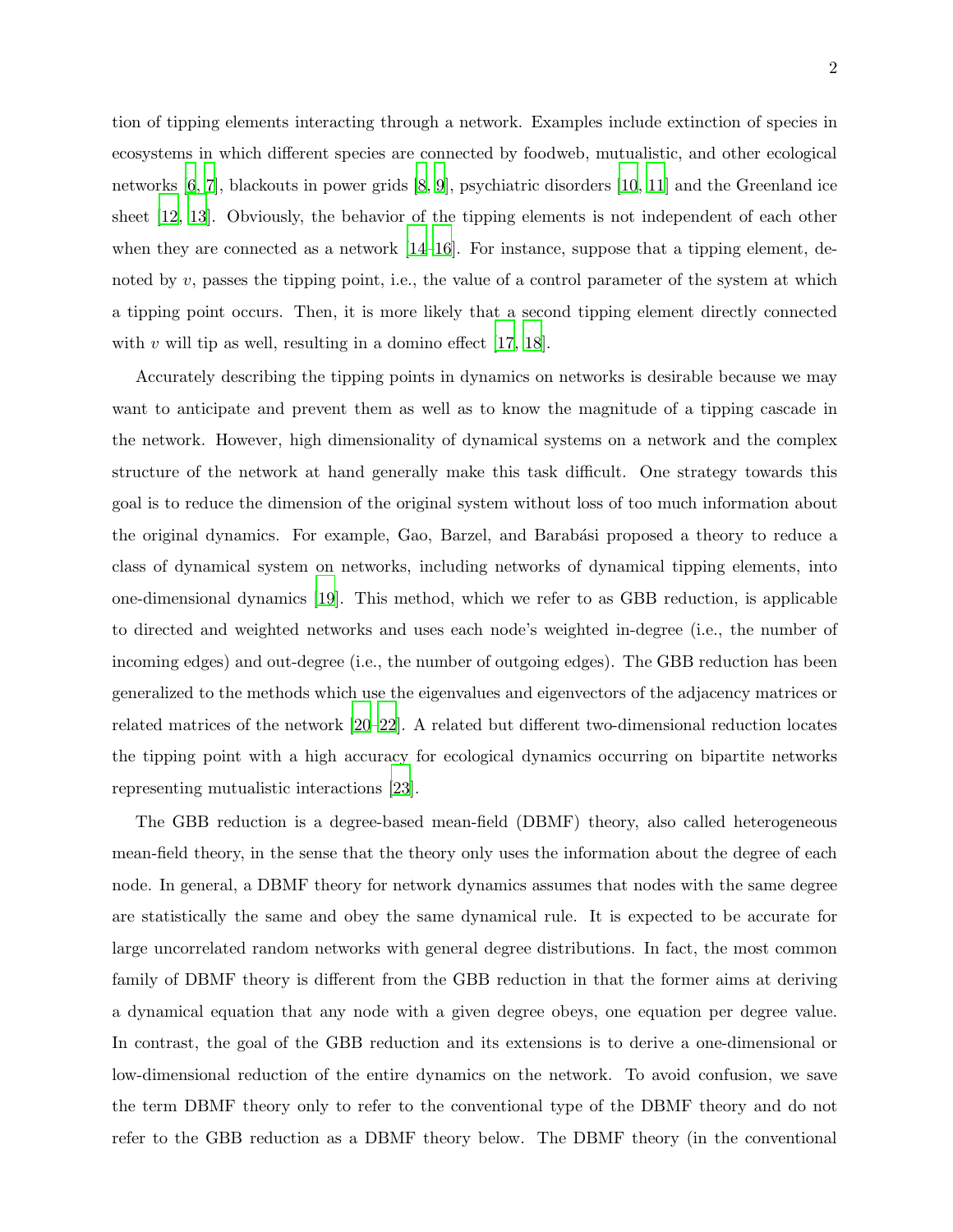sense) has been successful in describing percolation [\[24](#page-15-7)[–28\]](#page-15-8), dynamic epidemic processes [\[29](#page-15-9)[–36](#page-16-0)], synchronization [\[37](#page-16-1)[–40](#page-16-2)], random walks [\[41,](#page-16-3) [42](#page-16-4)], voter models [\[43,](#page-16-5) [44](#page-16-6)], and rock-scissors-paper games [\[45\]](#page-16-7), to name a few, on degree-heterogeneous uncorrelated networks. A similar DBMF theory for networks of tipping elements, if accurate, will be a useful tool for anticipating tipping points as a system parameter gradually changes and for understanding the impact of the degree distribution on the tipping behavior. Thus motivated, in the present study, we develop a DBMF theory for prototypical dynamical systems showing tipping behavior, i.e., the double-well system, connected as networks.

## II. MODEL

We consider networks in which each node is a tipping element that obeys deterministic dynamics of a double-well system. When there is no interaction between nodes, the state of each node evolves according to

$$
\dot{x} = -(x - r_1)(x - r_2)(x - r_3) + u,\tag{1}
$$

where  $r_1$ ,  $r_2$ , and  $r_3$  are constants (with  $r_1 < r_2 < r_3$ ) and u represents an external input applied to the node. This system has a unique stable equilibrium,  $x^*$ , with  $x^* < r_1$  when  $u < u_{c,\ell}$ , where  $u_{c,\ell}$  is schematically shown in Fig. [1.](#page-4-0) We call this equilibrium the lower equilibrium and denote it by  $x^{\ell}$ . The system has a unique stable equilibrium satisfying  $x^* > r_3$ , when  $u > u_{c,u}$ , where  $u_{c,u}$  is shown in Fig. [1.](#page-4-0) We call this equilibrium the upper equilibrium and denote it by  $x^{\mathrm{u}}$ . Both  $x^{\ell}$  and  $x^{\mathrm{u}}$  are stable when  $u \in (u_{\mathrm{c},\ell}, c_{\mathrm{c},\mathrm{u}})$ .

If we initialize the system at the lower equilibrium and gradually increase  $u$ , then the system undergoes a saddle-node bifurcation at  $u = u_{c,u}$  such that  $x^*$  jumps from the lower equilibrium to the upper equilibrium. If we initialize the system with the upper equilibrium and gradually decrease u, then the system jumps to the lower equilibrium at  $u = u_{c,\ell}$ , implying a hysteresis. Similar models have been used for representing alternative stable states and hysteresis in ecosystems [\[46–](#page-16-8) [49\]](#page-16-9), thermohaline circulation [\[50](#page-16-10)], and ice sheets [\[51](#page-17-0)].

We consider tipping elements that obey the coupled double-well system dynamics given by

<span id="page-2-0"></span>
$$
\dot{x}_i = -(x_i - r_1)(x_i - r_2)(x_i - r_3) + D \sum_{j=1}^{N} A_{ij} x_j + u \quad (i \in \{1, ..., N\}),
$$
\n(2)

where N is the number of nodes, D is the coupling strength, and  $A = (A_{ij})$  is the  $N \times N$  adjacency matrix of the network. Equation [\(2\)](#page-2-0) has been used for modeling ecological systems such as lake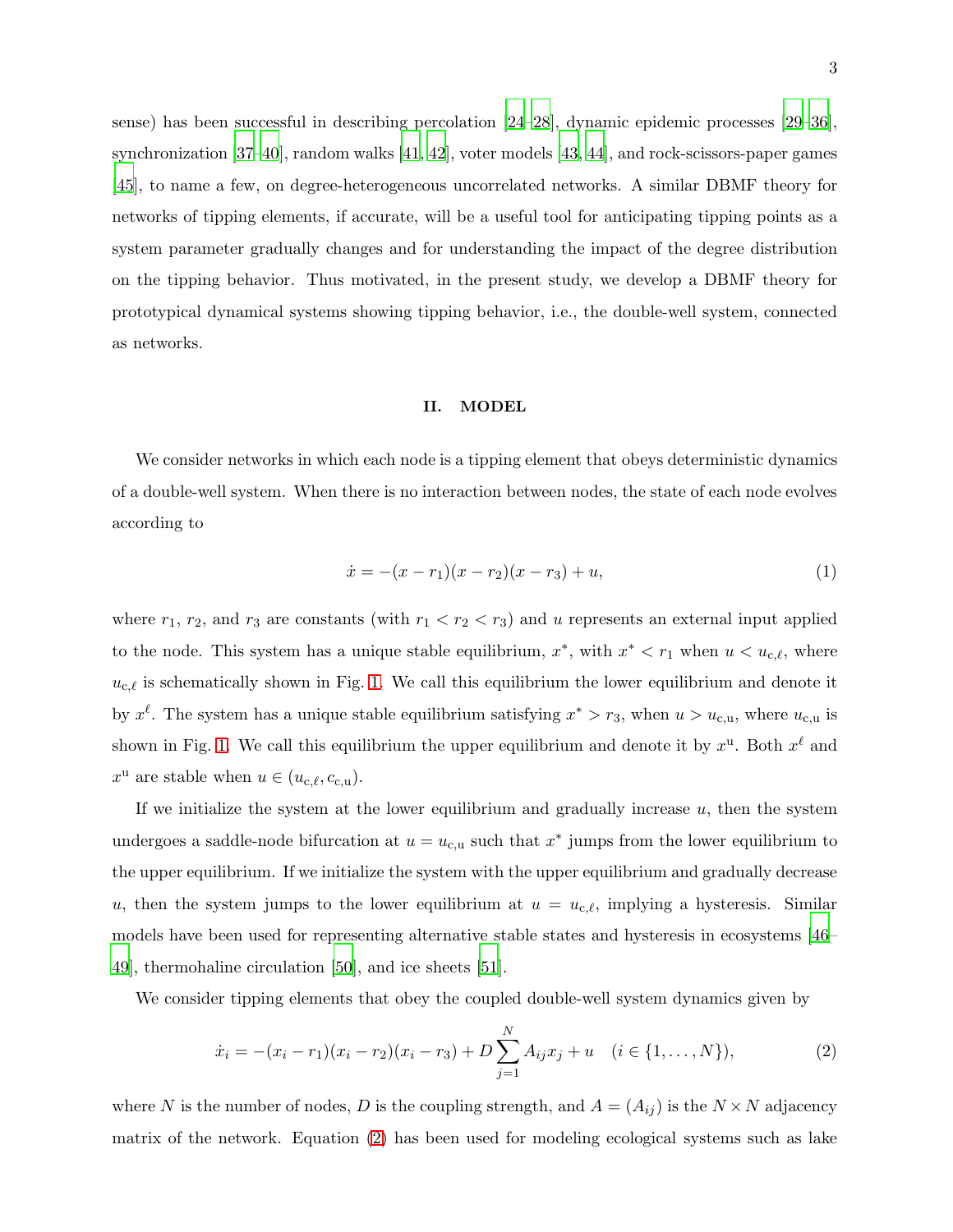chains in which a node represents a lake [\[13](#page-14-12)], global interactions among climate tipping elements such as the Greenland ice sheet, the Atlantic Meridional Overturning Circulation (AMOC), and the Amazon rainforest [\[49\]](#page-16-9), and Amazon as a network of tipping elements in which each node represents forests within a specific area [\[47](#page-16-11)] (also see Refs. [\[48,](#page-16-12) [52](#page-17-1), [53](#page-17-2)] for analyses of the same model). For simplicity, we consider undirected and unweighted networks such that  $A_{ij} = A_{ji} \in \{0,1\}$  for any  $i, j \in \{1, \ldots, N\}$ . We exclude self-loops, i.e., we set  $A_{ii} = 0 \ \forall i \in \{1, \ldots, N\}$ . We denote by  $k_i = \sum_{j=1}^{N} A_{ij} = \sum_{j=1}^{N} A_{ji}$  the degree of the *i*th node and by  $p(k)$  the degree distribution. This model allows us to investigate tipping cascades on networks.

#### <span id="page-3-3"></span>III. DEGREE-BASED MEAN-FIELD THEORY

To describe the dynamics given by Eq. [\(2\)](#page-2-0), we develop a DBMF theory, which assumes that the nodes with degree  $k$  are statistically equivalent to each other and that the states of different nodes are statistically independent of each other except their dependence on k. This assumption corresponds to a configuration model of networks, i.e., a random network with a given degree sequence or distribution. In this theory, we replace the elements of the adjacency matrix,  $A_{ij}$ , by its ensemble average, denoted by  $\langle A_{ij} \rangle$ , which represents the probability that the *i*th and *j*th nodes are adjacent to each other, assuming  $\langle A_{ij} \rangle \leq 1$ . For uncorrelated networks, we obtain

<span id="page-3-0"></span>
$$
\langle A_{ij} \rangle = \frac{k_i k_j}{N \langle k \rangle}.
$$
 (3)

Equation [\(3\)](#page-3-0) implies that the probability that the jth node is a neighbor of an arbitrary node is equal to  $k_j/(N\langle k\rangle)$ . The DBMF theory based on Eq. [\(3\)](#page-3-0) was first pioneered for percolation and the susceptible-infectious-susceptible model (see Section [I](#page-0-1) for references).

By substituting Eq.  $(3)$  in Eq.  $(2)$ , we obtain

<span id="page-3-1"></span>
$$
\dot{x}_i = -(x_i - r_1)(x_i - r_2)(x_i - r_3) + Dk_i\Theta + u,\tag{4}
$$

where

<span id="page-3-2"></span>
$$
\Theta = \frac{1}{N \langle k \rangle} \sum_{j=1}^{N} k_j x_j \tag{5}
$$

is the degree-weighted average of  $x_j,$  and  $\langle k \rangle$  is the average degree.

For a given  $\Theta$  value, the equilibria of Eq. [\(4\)](#page-3-1) is given by the intersection of the cubic polynomial  $y = (x_i - r_1)(x_i - r_2)(x_i - r_3)$  and the horizontal line  $y = Dk_i\Theta + u$  in the x-y plane (see Fig. [1\)](#page-4-0). Denote by  $(\tilde{x}^{(1)}, \tilde{y}^{(1)})$  the unique local maximum of  $y = (x - r_1)(x - r_2)(x - r_3)$  and by  $(\tilde{x}^{(2)}, \tilde{y}^{(2)})$ the unique local minimum.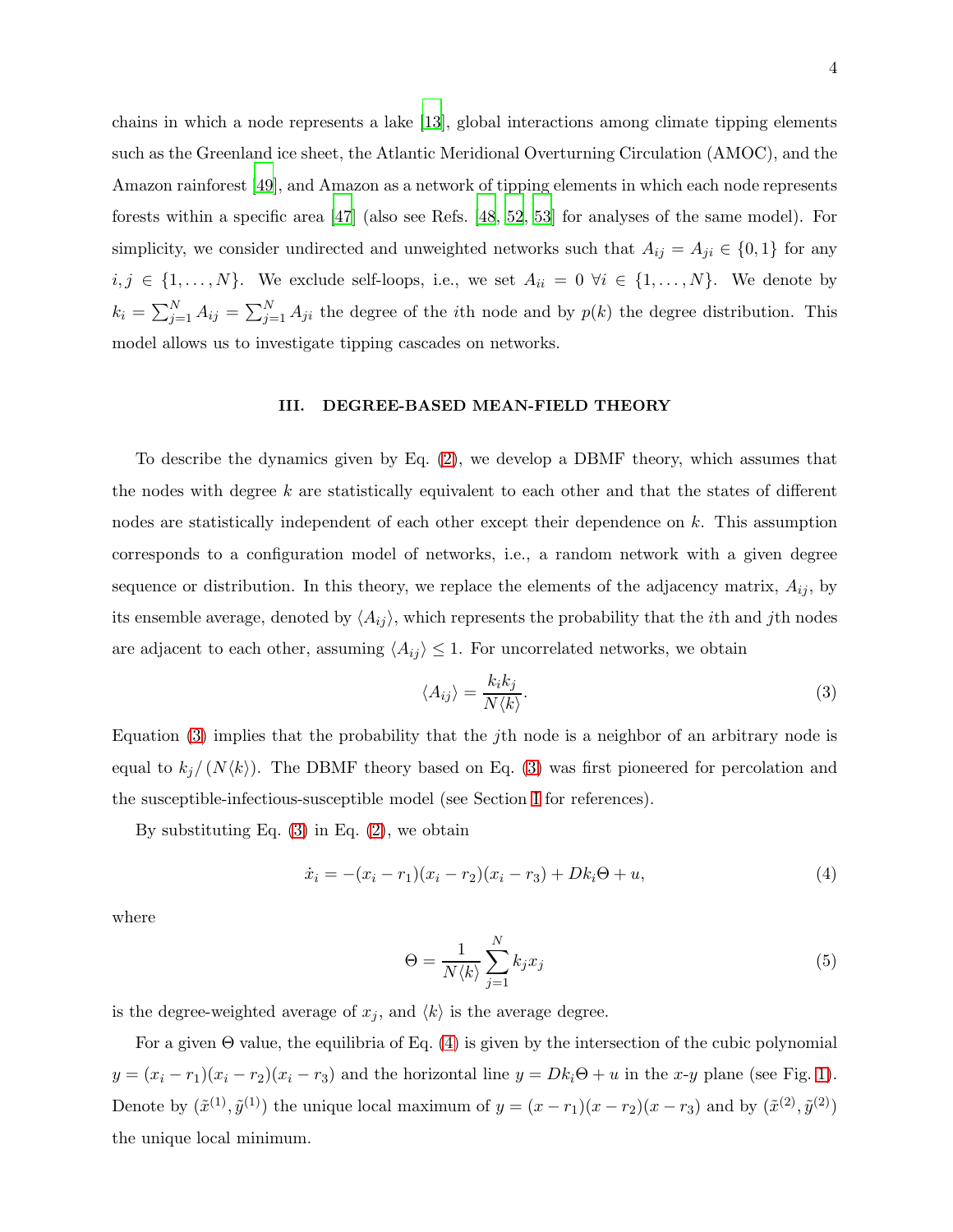

<span id="page-4-0"></span>FIG. 1. Graphical representation of the equilibria of the single and the coupled double-well systems. Under the DBMF theory, the intersection of  $y = (x_i - r_1)(x_i - r_2)(x_i - r_3)$  and  $y = Dk_i\Theta + u$  gives  $x_i$  at equilibrium.

For the nodes with the smallest degrees satisfying  $Dk_i\Theta + u < \tilde{y}^{(2)}$ , the curve  $y = (x_i - r_1)(x_i$  $r_2(x_i - r_3)$  and the line  $y = Dk_i\Theta + u$  have just one intersection at  $x_i < \tilde{x}^{(1)}$  such that there is a unique stable equilibrium, which we call the lower state (see the magenta line in Fig. [1\)](#page-4-0). For the nodes with the largest degrees satisfying  $Dk_i\Theta + u > \tilde{y}^{(1)}$ , there is a unique stable equilibrium satisfying  $x_i \geq x^{(2)}$ , which we call the upper state (see the red line in Fig. [1\)](#page-4-0). Finally, for the nodes whose degree satisfies  $\tilde{y}^{(2)} < D k_i \Theta + u < \tilde{y}^{(1)}$ , Eq. [\(4\)](#page-3-1) allows both lower and upper states (see the blue line in Fig. [1\)](#page-4-0).

We assume that all nodes are initially in their respective lower states and that we gradually increase u. A larger value of  $Dk_i\Theta + u$  induces the upper state for the ith node under the DBMF theory. Therefore, at a given value of  $u$ , the  $Nq$  nodes with the smallest degree, i.e., the nodes whose  $k_i$  is smaller than a threshold value  $\tilde{k}$ , are in the lower state, where q is the fraction of nodes in the lower state. The other  $N(1-q)$  nodes, which have  $k_i \geq \tilde{k}$ , are in the upper state. The value of  $k_i$  that satisfies  $Dk_i\Theta + u = \tilde{y}^{(1)}$  is equal to  $\tilde{k}$ . In other words, we obtain

<span id="page-4-1"></span>
$$
\tilde{k} = \frac{\tilde{y}^{(1)} - u}{D\Theta^*},\tag{6}
$$

where  $\Theta^*$  is the  $\Theta$  value in the equilibrium.

Similar to the analysis of epidemic process models [\[29](#page-15-9)[–36](#page-16-0)], we need to self-consistently determine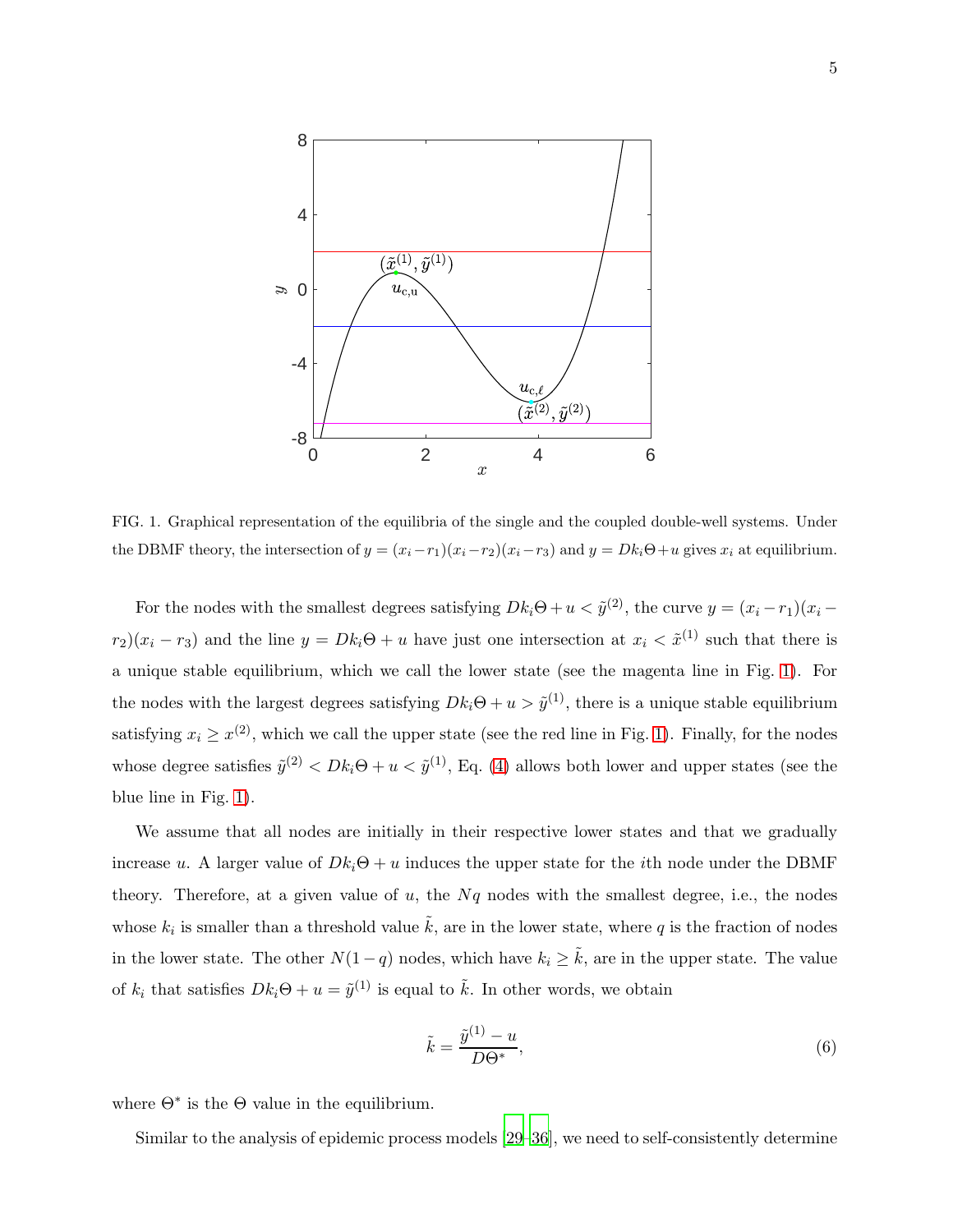Θ∗ . Using Eq. [\(5\)](#page-3-2), we obtain

<span id="page-5-0"></span>
$$
\Theta^* = \frac{1}{N \langle k \rangle} \left[ \sum_{k < \tilde{k}} k x^{\ell}(k) + \sum_{k \ge \tilde{k}} k x^{\mathbf{u}}(k) \right],\tag{7}
$$

where  $x^{\ell}(k)$  and  $x^{\mathbf{u}}(k)$  are the lower and upper states, respectively, which are functions of k and Θ∗ .

We obtain  $\Theta^*$  and  $\tilde{k}$  from Eqs. [\(6\)](#page-4-1) and [\(7\)](#page-5-0) as follows. First, the right-hand side of Eq. (7), which we write  $\Theta_2^*(\tilde{k})$ , is a continuous and monotonically decreasing function of  $\tilde{k}$ , given the  $\Theta^*$ value with which to calculate the  $x^{\ell}(k)$  or  $x^{\mathrm{u}}(k)$  value for each k. We obtain  $\lim_{\tilde{k}\to 0} \Theta_{2}^{*}(\tilde{k}) =$  $\Theta_2^*(k_{\min}) = \langle kx^{\mathfrak{u}}(k) \rangle / \langle k \rangle$  and  $\lim_{\tilde{k} \to \infty} \Theta_2^*(\tilde{k}) = \lim_{\tilde{k} \downarrow k_{\max}} \Theta_2^*(\tilde{k}) = \langle kx^{\ell}(k) \rangle / \langle k \rangle$ , where  $\langle \cdot \rangle$  is the average over the N nodes. Second, we rewrite Eq. [\(6\)](#page-4-1) as  $\Theta_1^*(\tilde{k}) \equiv (\tilde{y}^{(1)} - u)/(D\tilde{k})$ . It holds true that  $\Theta_{1}^{*}(\tilde{k})$  is also a continuous and monotonically decreasing function of  $\tilde{k}$ ,  $\lim_{\tilde{k}\downarrow 0} \Theta_{1}^{*}(\tilde{k}) = \infty$ , and  $\lim_{\tilde{k}\to\infty} \Theta_1^*(\tilde{k}) = 0$ . Because  $\lim_{\tilde{k}\downarrow 0} \left[ \Theta_1^*(\tilde{k}) - \Theta_2^*(\tilde{k}) \right] > 0$  and  $\lim_{\tilde{k}\to\infty} \left[ \Theta_1^*(\tilde{k}) - \Theta_2^*(\tilde{k}) \right] < 0$ , there is at least one positive value of  $\tilde{k}$  that solves  $\Theta_1^*(\tilde{k}) - \Theta_2^*(\tilde{k}) = 0$ , which one can obtain by, for example, the bisection method. Although there may be multiple roots of  $\Theta_1^*(\tilde{k}) - \Theta_2^*(\tilde{k}) = 0$ depending on the degree distribution, with a practical degree distribution,  $\Theta_1^*(\tilde{k}) - \Theta_2^*(\tilde{k}) = 0$ usually has only one root. We regard that all the nodes are in the upper or lower states if the obtained solution satisfies  $\tilde{k} \leq k_{\text{min}}$  or  $\tilde{k} > k_{\text{max}}$ , respectively.

## IV. NUMERICAL RESULTS

In this section, we mainly investigate the accuracy of the DBMF theory developed in Section [III](#page-3-3) against direct numerical simulations in locating the tipping point and approximating  $\{x_1, \ldots, x_N\}$ at equilibrium.

#### A. Numerical methods and networks

We set  $r_1 = 1$ ,  $r_2 = 2$ , and  $r_3 = 5$ . We either fix D and vary u (Section [IV B\)](#page-7-0) or fix u and vary D (Section IVC). For the given u and D values, we set the initial conditions to  $x_i = 0.01$  (with  $i = 1, \ldots, N$  and run simulations for 30000 time units to ensure that the equilibrium has been reached. At a relatively small value of  $u$  or  $D$ , all the nodes are in their lower state at equilibrium. Then, we gradually increase u or D.

We use the following networks. First, we use networks generated by the Barabási-Albert  $(BA)$ model [\[54\]](#page-17-3) that produces scale-free networks with  $p(k) \propto k^{-3}$ , where  $\propto$  represents "proportional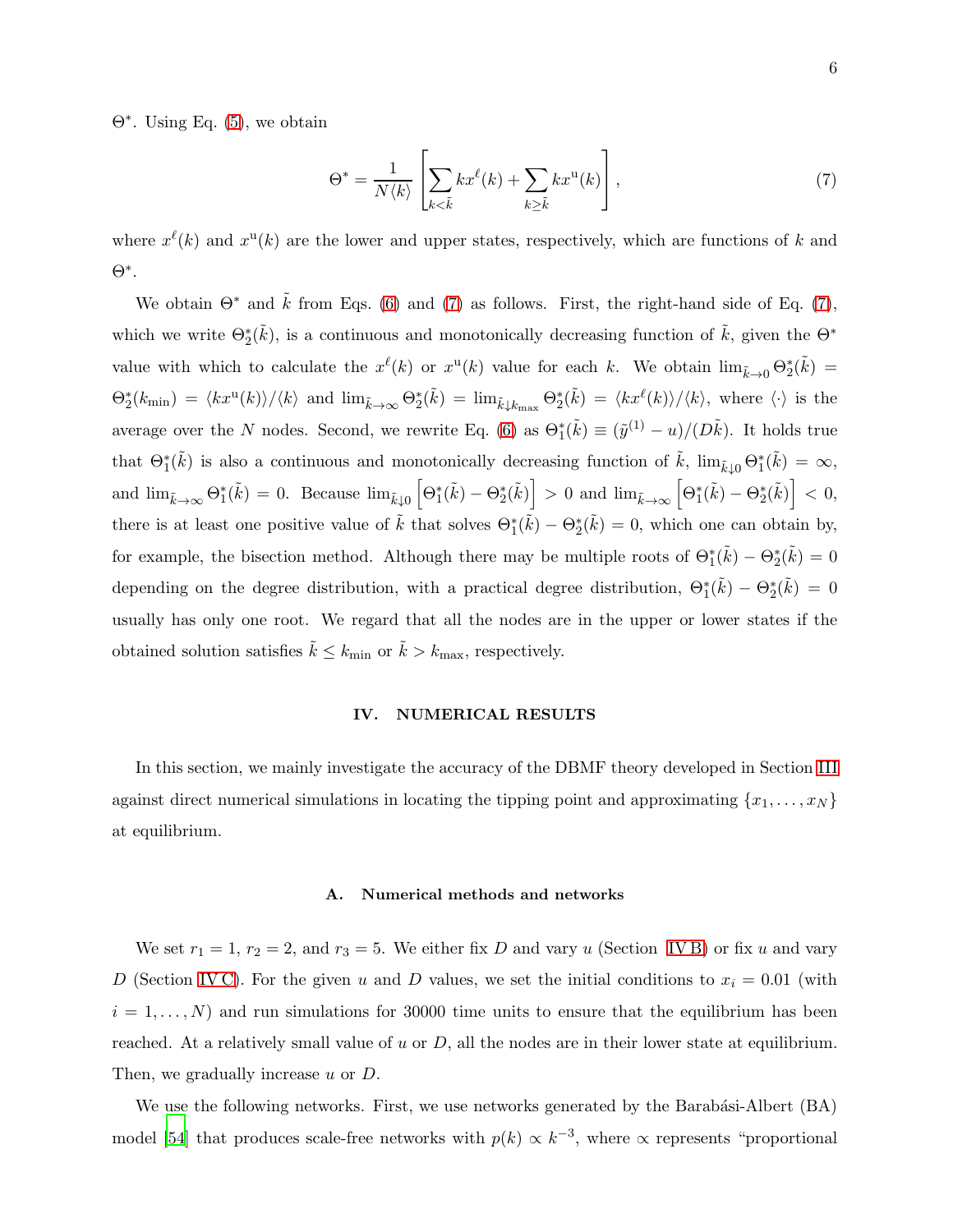Second, we use the Holme-Kim network model [\[55\]](#page-17-4), which is a modification of the BA model for high clustering (i.e., a large number of triangles). We construct networks with average degree  $\langle k \rangle \approx 10$  by setting the number of edges that each new node brings in to five. We set the probability of constructing a triangle for the each new edge to 0.5. Third, we use the largest connected component (LCC) of a coauthorship network of researchers in network science, which has  $N = 379$  nodes and 914 undirected edges [\[56](#page-17-5)]. Each node in this network represents a researcher publishing a paper in network science up to year 2006. An edge exists between two nodes if the two researchers coauthored at least one paper. Finally, we use the LCC of the hamsterster social network, which has  $N = 1788$  nodes and 12476 undirected edges [\[57](#page-17-6)]. A node in this network represents a user of hamsterster.com. Two users are adjacent if they have a friendship relation on the website.

We compare the performance of the DBMF theory with that of the GBB reduction. The GBB reduction for the coupled double-well system (see Eq.  $(2)$ ) is given by

<span id="page-6-0"></span>
$$
\dot{x} = -(x - r_1)(x - r_2)(x - r_3) + D\beta x + u,\tag{8}
$$

where  $\beta = \sum_{i=1}^{N} k_i^2 / \sum_{i=1}^{N} k_i$  [\[19](#page-15-3)]. When the GBB reduction is accurate, the dynamics and equilib-ria of x obtained from Eq. [\(8\)](#page-6-0) closely approximate those of the observable  $x_{\text{eff}}$ , called the effective state, given by

$$
x_{\text{eff}} = \frac{\sum_{i=1}^{N} k_i x_i}{\sum_{i=1}^{N} k_i},\tag{9}
$$

where we obtain  $\{x_1, \ldots, x_N\}$  from direct numerical simulations of the original N-dimensional dynamical system, Eq. [\(2\)](#page-2-0). To compare the accuracy of the DBMF theory with the GBB, we measure the effective state calculated from the DBMF theory given by

$$
x_{\text{DBMF}} = \frac{\sum_{k=k_{\text{min}}}^{k_{\text{max}}} kx(k)}{\sum_{k=k_{\text{min}}}^{k_{\text{max}}} k},\tag{10}
$$

where  $x(k)$  is either  $x^{\ell}(k)$  or  $x^{\mathfrak{u}}(k)$ .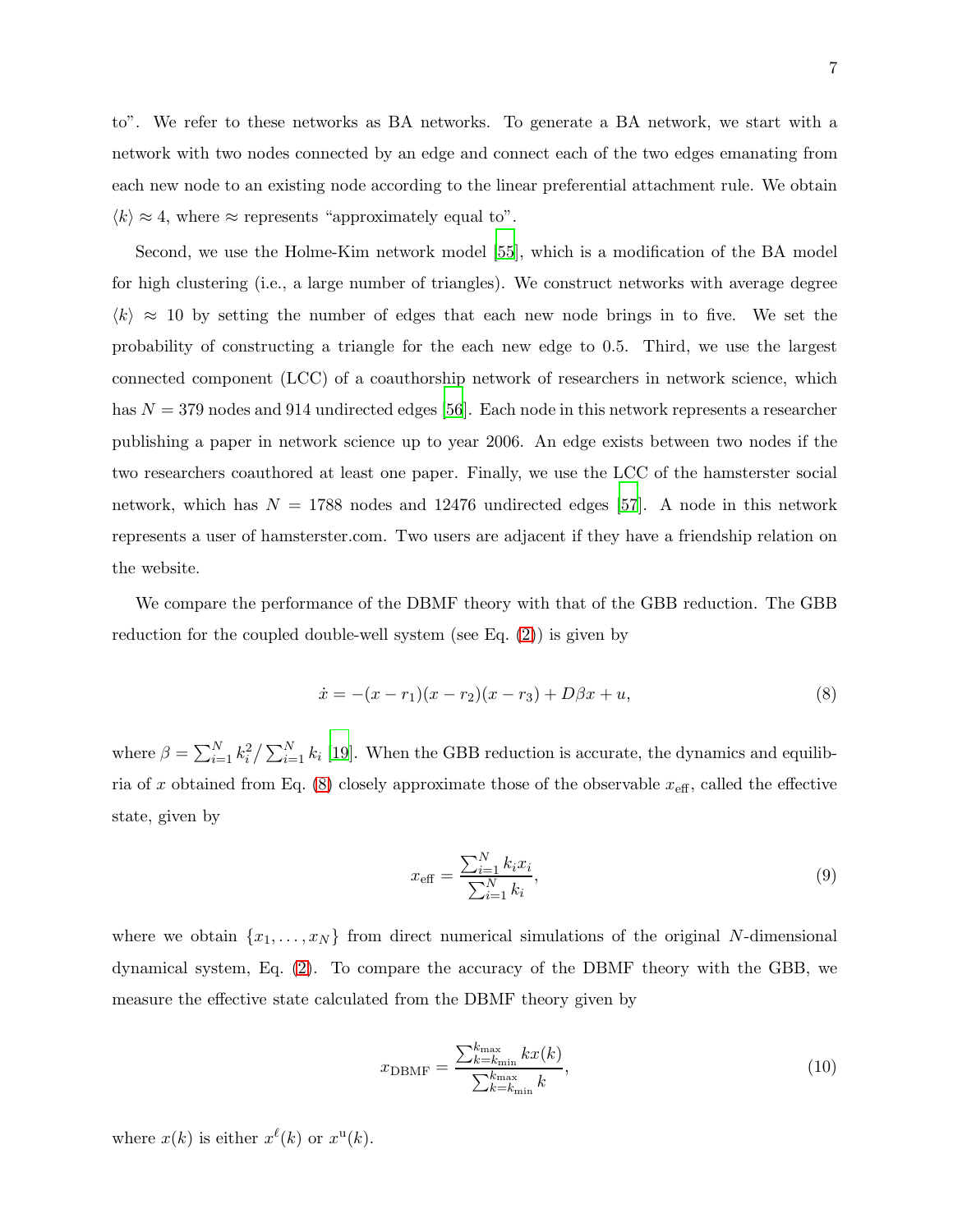

<span id="page-7-1"></span>FIG. 2. Performance of the DBMF theory and GBB reduction on approximating the effective state,  $x_{\text{eff}}$ , in different networks when we set  $D = 0.001$  and vary u. (a) BA network with  $N = 10^2$  nodes. (b) BA network with  $N = 10^3$  nodes. (c) Coauthorship network. (d) Hamsterster network. (e) Approximation error for the DBMF theory and GBB reduction in locating the tipping point,  $\tilde{u}_{1.5}$ , for BA networks with different numbers of nodes. (f) Approximation error in locating  $\tilde{u}_{2.5}$  for BA networks. (g) Approximation error in locating  $\tilde{u}_{1.5}$  for Holme-Kim networks. (h) Approximation error in locating  $\tilde{u}_{2.5}$  for Holme-Kim networks. In (a)–(d), the dashed and dotted lines represent  $x_{\text{eff}} = 1.5$  and  $x_{\text{eff}} = 2.5$ , respectively. In (e)–(h), the error bars represent the average  $\pm$  standard deviation calculated on the basis of 100 simulations, each of which uses a different network instance with the given number of nodes.

## <span id="page-7-0"></span>B. Tipping under gradual increases in  $u$

We set  $D = 0.001$  and vary u in this section. We show the dependence of  $x_{\text{eff}}$  on u for a BA network with  $N = 10^2$  nodes, a BA network with  $N = 10^3$  nodes, the coauthorship network, and the hamsterster network in Figs.  $2(a)$ ,  $2(b)$ ,  $2(c)$ , and  $2(d)$ , respectively. We find that, in numerical simulations, the tipping point does not occur at the same value of u for the different nodes, resulting in gradual transitions from the lower state to the upper state as one increases  $u$ ; we will examine this phenomenon in Section [IV D](#page-10-0) . Therefore, we need to define which tipping points we want to anticipate by theory. Because we are usually interested in critical points at which a macroscopic number of nodes (i.e.,  $O(N)$ ) starts to experience a major transition, we operationally define the tipping point as the value of u at which  $x_{\text{eff}}$  exceeds 1.5, denoted by  $\tilde{u}_{1.5}$  (see the dashed lines in Fig. [2\)](#page-7-1) for the first time as we gradually increase u. Roughly speaking,  $5-10\%$  of the nodes have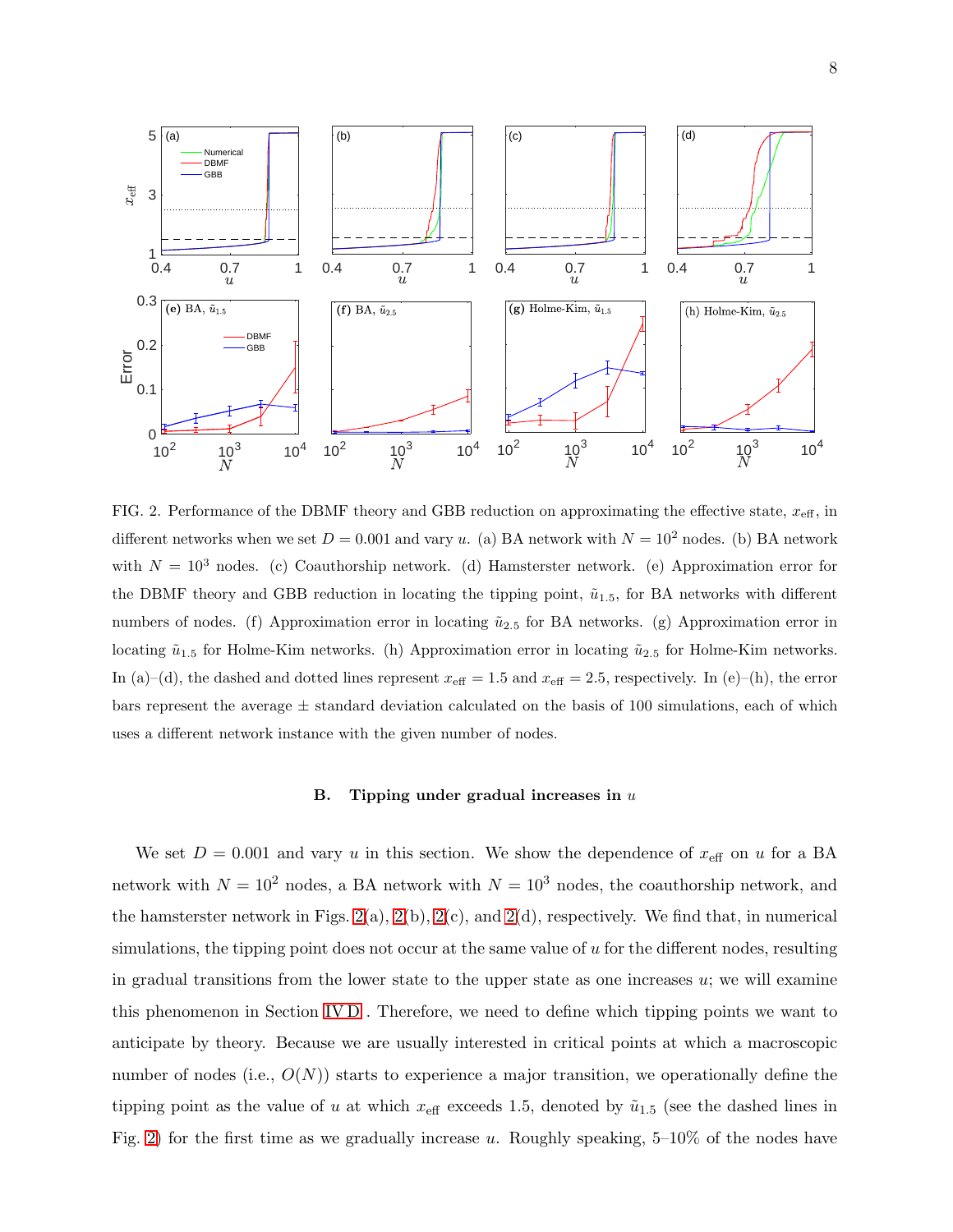switched from the lower state to the upper state at  $u = \tilde{u}_{1.5}$ . Figures [2\(](#page-7-1)a)–(d) suggest that the DBMF theory better approximates  $\tilde{u}_{1.5}$  than the GBB reduction does. We quantitatively confirm this claim in Table [I,](#page-8-0) which compares the error in the tipping point defined by  $|u_{\text{GBB}} - \tilde{u}_{1.5}|$  for GBB reduction and  $|u_{\text{DBMF}} - \tilde{u}_{1.5}|$  for our DBMF theory, where  $u_{\text{GBB}}$  and  $u_{\text{DBMF}}$  are the tipping point estimated by the GBB reduction and the DBMF theory, respectively. We note that we do not add a generalization of the GBB reduction [\[20,](#page-15-4) [21](#page-15-10)] to the present comparison because the DBMF theory and the GBB reduction only use the degree of each node, whereas the generalizations of the GBB reduction use the full adjacency matrix of the network [\[22](#page-15-5)].

The accuracy of the different approximations depends on the definition of the tipping point. To show this, consider a tipping point defined as the value of  $u$  at which  $x_{\text{eff}}$  exceeds 2.5 for the first time as one increases u, denoted by  $\tilde{u}_{2.5}$  (see the dotted lines in Fig. [2\)](#page-7-1). With this definition, the DBMF theory is better at locating the tipping point than the GBB reduction for two networks and vice versa for the other two networks (see Table [I\)](#page-8-0).

We also confirmed that, for BA networks of different sizes, the error in locating the tipping point is systematically smaller for the DBMF theory than the GBB reduction when we use  $\tilde{u}_{1.5}$  as the tipping point (see Fig. [2\(](#page-7-1)e)), whereas the opposite is the case with  $\tilde{u}_{2.5}$  (see Fig. 2(f)). With both  $\tilde{u}_{1.5}$  and  $\tilde{u}_{2.5}$ , the error increases as N increases.

We show the approximation error for the GBB reduction and the DBMF theory for Holme-Kim networks in Figs. [2\(](#page-7-1)g) and 2(h) for  $\tilde{u}_{1.5}$  and  $\tilde{u}_{2.5}$ , respectively. The results are similar to the case of BA networks (see Figs.  $2(e)$  and  $2(f)$ ) despite the presence of high clustering in the Holme-Kim networks. Specifically, the DBMF theory is better approximating the tipping point than the GBB reduction for the tipping point  $\tilde{u}_{1.5}$  (see Fig. [2\(](#page-7-1)g)), whereas the opposite holds true except for small networks in the case of  $\tilde{u}_{2.5}$  (see Fig. [2\(](#page-7-1)h)).

TABLE I. Approximation error for the DBMF theory and GBB reduction. We set  $D = 0.001$  and gradually increase u to determine tipping points  $\tilde{u}_{1.5}$  and  $\tilde{u}_{2.5}$ . We set  $u = 0$  and gradually increase D to determine tipping points  $\tilde{D}_{1.5}$  and  $\tilde{D}_{2.5}$ .

<span id="page-8-0"></span>

|                | $\tilde{u}_{1.5}$ |            | $\tilde{u}_{2.5}$ |            | $\tilde{D}_{1.5}$ |            | $D_{2.5}$   |            |
|----------------|-------------------|------------|-------------------|------------|-------------------|------------|-------------|------------|
| Network        | <b>DBMF</b>       | <b>GBB</b> | <b>DBMF</b>       | <b>GBB</b> | <b>DBMF</b>       | <b>GBB</b> | <b>DBMF</b> | <b>GBB</b> |
| $BA, N = 10^2$ | 0.004             | 0.014      | 0.002             | 0.007      | 0.007             | 0.048      | 0.001       | 0.031      |
| $BA, N = 103$  | 0.002             | 0.053      | 0.026             | 0.002      | 0.012             | 0.034      | 0.023       | 0.007      |
| Coauthorship   | 0.008             | 0.027      | 0.012             | 0.008      | 0.009             | 0.043      | 0.012       | 0.029      |
| Hamsterter     | 0.092             | 0.109      | 0.025             | 0.063      | 0.001             | 0.007      | 0.001       | 0.005      |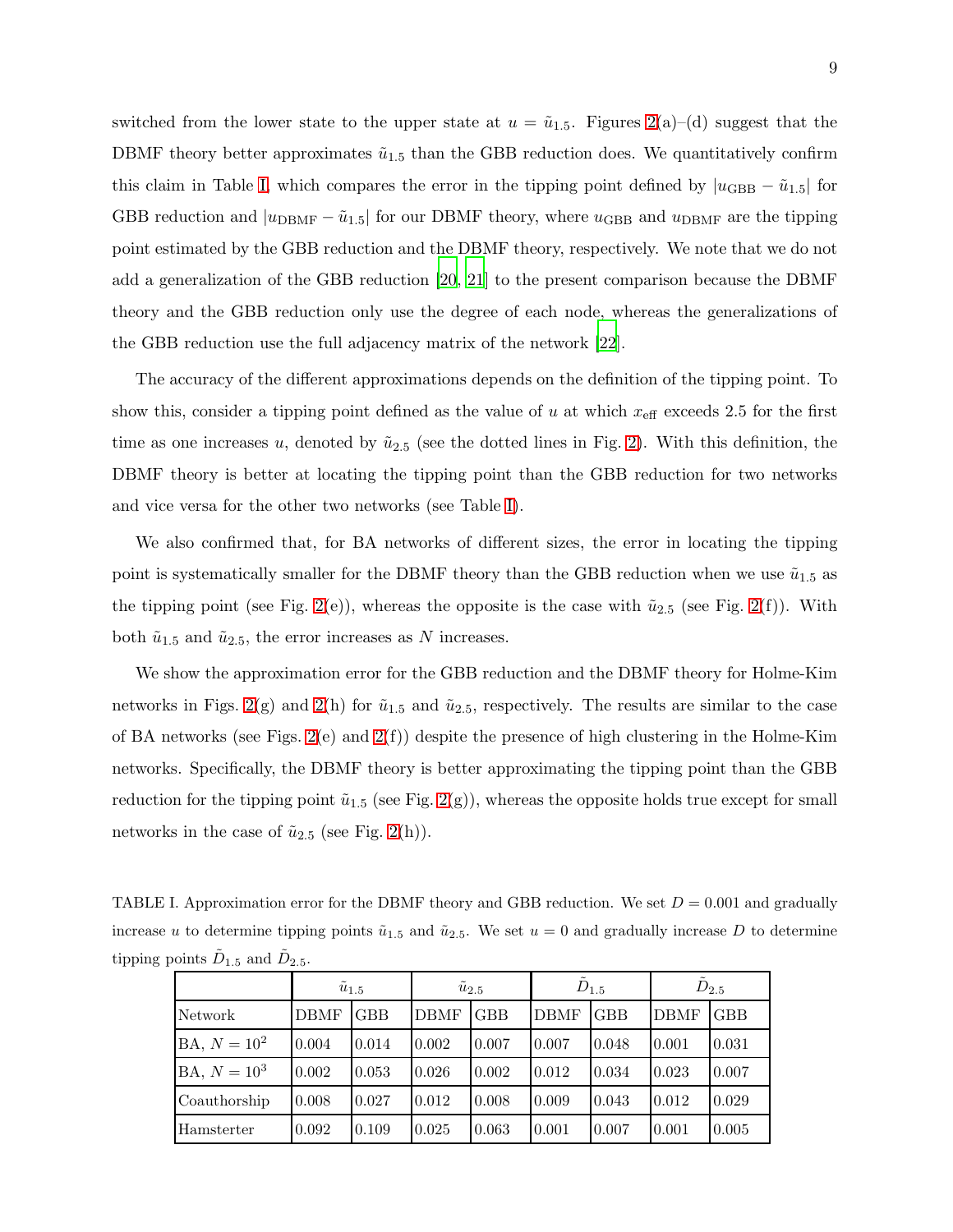

<span id="page-9-1"></span>FIG. 3. Relative error in approximating the effective state by the DBMF theory and GBB reduction. We use BA networks with N nodes. (a)  $N = 100$ . (b)  $N = 1000$ . (c) Dependence on N at  $u = 1.5$ . In (a) and (b), we omitted the part of the error bar below  $\epsilon = 0$ .

We next compared the performance of the DBMF theory and the GBB reduction in approximating the the effective state,  $x_{\text{eff}}$ , off the tipping point, which has been a main goal of recent papers on dimension reduction techniques for dynamical systems on networks [\[19](#page-15-3)[–21,](#page-15-10) [58](#page-17-7)[–60\]](#page-17-8). To quantify the accuracy at approximating  $x_{\text{eff}}$ , we measure the relative error between the results obtained from direct numerical simulations and the theoretical estimate, which we denote by  $\epsilon$ . For the DBMF theory, we obtain  $\epsilon = |(x_{\text{eff}} - x_{\text{DBMF}})/x_{\text{eff}}|$ , where  $x_{\text{eff}}$  refers to the value obtained from direct numerical simulations. For the GBB reduction, we set  $\epsilon = |(x_{\text{eff}} - x(\beta))/x_{\text{eff}}|$ , where we obtain  $x(\beta)$  as the equilibrium of the one-dimensional dynamics given by Eq. [\(8\)](#page-6-0). At each u value, we calculate the average and standard deviation of the relative error on the basis of 100 BA networks. We show the relative error for BA networks with  $N = 10^2$  and  $N = 10^3$  nodes in Figs. [3\(](#page-9-1)a) and 3(b), respectively, for a range of u above the tipping point. The relative error for the DBMF theory is similar to that for the GBB reduction when  $N = 10^2$ . The GBB reduction yields smaller errors when  $N = 10^3$ . However, the relative error for the DBMF theory when  $N = 10^3$  is also fairly small (i.e.,  $< 0.5 \times 10^{-3}$ ). We show in Fig. [3\(](#page-9-1)c) the mean and standard deviation of the relative error at  $u = 1.5$  as a function of N. Although the error for the DBMF theory increases as N increases, it remains reasonably small up to  $N = 10^4$ .

## <span id="page-9-0"></span>C. Tipping under gradual increases in D

Next, we examine the accuracy of the DBMF theory and GBB reduction when we set  $u = 0$ and vary D. In Fig. [4\(](#page-11-0)a), (b), (c), and (d), we show the relationship between  $x_{\text{eff}}$  and D for a BA network with  $N = 10^2$  nodes, a BA network with  $N = 10^3$  nodes, the coauthorship network, and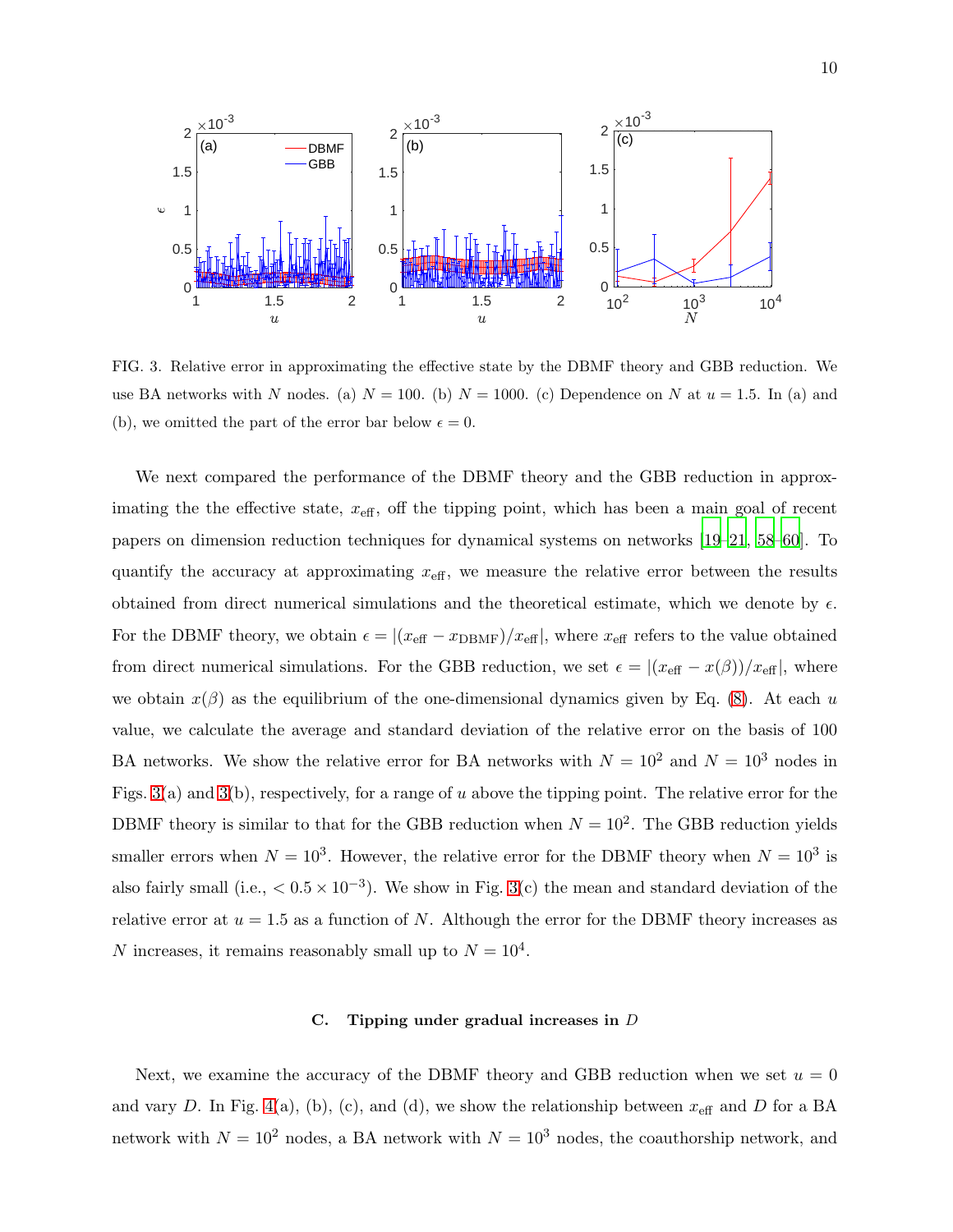the hamsterster network, respectively. For approximating the location of the tipping point, we find that our DBMF theory is more accurate than the GBB reduction when we define the tipping point by  $\tilde{D}_{1.5}$ , i.e, the value of D at which  $x_{\text{eff}}$  exceeds 1.5 for the first time when we increase the value of D (see the dashed lines in Fig. [4\)](#page-11-0). If we define the tipping point by  $\tilde{D}_{2.5}$  (see the dotted lines in Fig. [4\)](#page-11-0), the DBMF theory is more accurate on the BA network with  $N = 10^2$  nodes (Fig. [4\(](#page-11-0)a)) and the hamsterster network (Fig. [4\(](#page-11-0)d)) and vice versa on the BA network with  $N = 10<sup>3</sup>$  nodes (Fig. [4\(](#page-11-0)b)) and the coauthourship network (Fig. [4\(](#page-11-0)c)); also see Table [I.](#page-8-0)

With BA networks with different numbers of nodes, the DBMF theory locates  $\tilde{D}_{1.5}$  more accurately than the GBB reduction (see Fig. [4\(](#page-11-0)e)). The opposite is the case when we define the tipping point by  $\tilde{D}_{2.5}$  (see Fig. [4\(](#page-11-0)f)) except for small networks.

We also show the error in approximating the tipping point for Holme-Kim networks with different numbers of nodes in Figs. [4\(](#page-11-0)g) and [4\(](#page-11-0)h). The DBMF theory locates the tipping point with a higher accuracy than the GBB reduction with the tipping point being defined by  $\tilde{D}_{1.5}$  (Fig. [4\(](#page-11-0)g)), whereas the opposite is the case for the combination of  $\tilde{D}_{2.5}$  and large N (Fig. [4\(](#page-11-0)h)). All these results are similar to those when we varied  $u$  instead of  $D$  (see Section [IV B\)](#page-7-0).

#### <span id="page-10-0"></span>D. Multistage transitions

For the given D value, the DBMF theory predicts a range of parameter value  $u \in (u_{c,\ell}, u_{c,u})$ over which the different nodes tip from the lower to the upper state. Using Eq. [\(4\)](#page-3-1) and Fig. [1,](#page-4-0) we obtain

<span id="page-10-1"></span>
$$
u_{\rm c,\ell} = \tilde{y}^{(2)} - Dk_{\rm max} \Theta^* \tag{11}
$$

and

<span id="page-10-2"></span>
$$
u_{c,u} = \tilde{y}^{(1)} - Dk_{\min} \Theta^*.
$$
 (12)

Therefore, except for regular networks (i.e., those in which all nodes have the same degree), one obtains  $u_{c,\ell} < u_{c,\mu}$  such that there is a nonvanishing range of u in which some nodes are in the lower state and the other nodes are in the upper state. Therefore, the entire N-dimensional dynamical system on the network does not show a single tipping point but undergoes multiple tipping points in uncorrelated degree-heterogeneous networks even when  $N \to \infty$ . We refer to this phenomenon as multistage transition. Equations [\(11\)](#page-10-1) and [\(12\)](#page-10-2) indicate that the range of u through which a multistage transition occurs is wider for a more heterogeneous degree distribution. Similarly, when one fixes u and varies D, a multistage transition occurs over  $D \in ((u - \tilde{y}^{(2)})/k_{\max}, (u - \tilde{y}^{(1)})/k_{\min}).$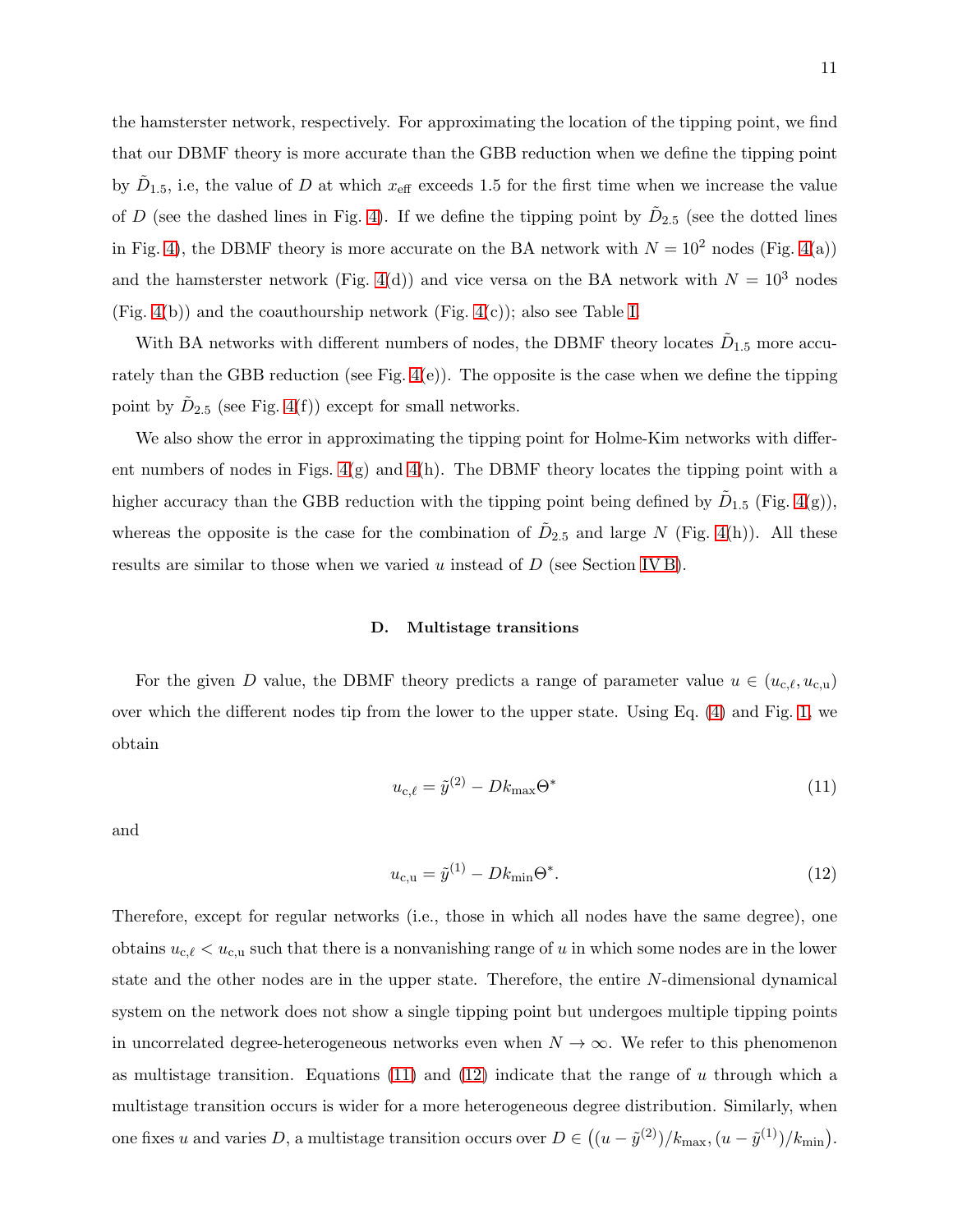

<span id="page-11-0"></span>FIG. 4. Performance of the DBMF theory and GBB reduction on approximating the effective state,  $x_{\text{eff}}$ , in different networks when we set  $u = 0$  and vary D. (a) BA network with  $N = 10^2$  nodes. (b) BA network with  $N = 10<sup>3</sup>$  nodes. (c) Coauthorship network. (d) Hamsterster network. (e) Approximation error for the DBMF theory and GBB reduction in locating the tipping point,  $\tilde{D}_{1.5}$ , for BA networks. (f) Approximation error in locating  $\tilde{D}_{2.5}$  for BA networks. (g) Approximation error in locating  $\tilde{D}_{1.5}$  for Holme-Kim networks. (h) Approximation error in locating  $\tilde{D}_{2.5}$  for Holme-Kim networks. In (a)–(d), the dashed and dotted lines represent  $x_{\text{eff}} = 1.5$  and  $x_{\text{eff}} = 2.5$  $x_{\text{eff}} = 2.5$  $x_{\text{eff}} = 2.5$ , respectively. See the caption of Fig. 2 for the definition of the error bar.



<span id="page-11-1"></span>FIG. 5. The relationship between the degree heterogeneity and the range of a bifurcation parameter over which multiple transitions occur. In (a), we fix  $D = 0.001$  and gradually increase u. In (b), we fix  $u = 0$ and gradually increase D. A circle represents a network. We gathered networks from [\[61\]](#page-17-9) which originated in published research [\[62](#page-17-10)[–78\]](#page-18-0).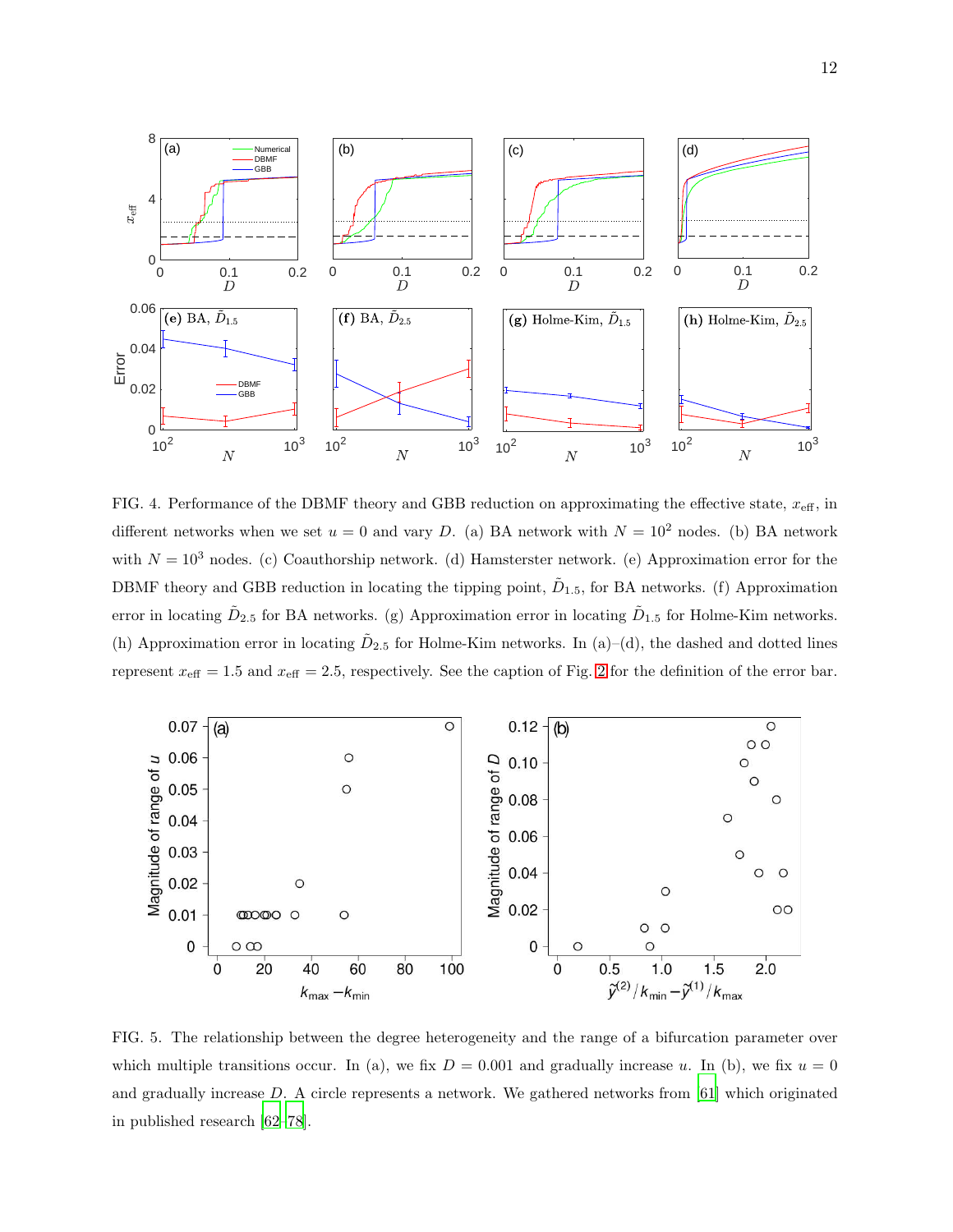To verify this prediction, we numerically simulated double-well dynamics on several networks. We selected 17 networks from the archive of empirical networks in the "networkdata" R package [\[61\]](#page-17-9) that were a mix of human and animal social networks with between 34 and 379 nodes (and  $mean = 116.2$ ). We simplified the networks by making them undirected and unweighted, retaining only the largest connected component, and allowing no self-loops. When several networks drawn from a published work were available, we used a network with close to 100 nodes. We kept increasing the bifurcation parameter (i.e., u or  $D$ ) until at least 90% of nodes were in the upper state at equilibrium. Then, we calculated the range of the bifurcation parameter over which node transitions occurred as the difference between the first value when at least 10% of nodes were in the upper state and the first value when at least 90% of nodes were in the upper state.

In Fig.  $5(a)$ , we show the relationship between the observed range of u and the range of node degrees (i.e.,  $k_{\text{max}} - k_{\text{min}}$ ) for each network when we fix  $D = 0.001$  and vary u. Each circle represents a network. Equations  $(11)$  and  $(12)$  imply that the size of the range of u is proportional to  $k_{\text{max}} - k_{\text{min}}$ , which the results shown in Fig. [5\(](#page-11-1)a) supports. The Pearson correlation coefficient between the size of the range of u and  $k_{\text{max}} - k_{\text{min}}$  is 0.87. In Fig. [5\(](#page-11-1)b), we show the relationship between the range of D over which multiple transitions occur and  $\tilde{y}^{(2)}/k_{\text{min}} - \tilde{y}^{(1)}/k_{\text{max}}$  when we fix  $u = 0$  and vary D. Note that  $D \in ((u - \tilde{y}^{(2)})/k_{\max}, (u - \tilde{y}^{(1)})/k_{\min})$  implies that the size of the range of D is proportional to  $\tilde{y}^{(2)}/k_{\text{min}} - \tilde{y}^{(1)}/k_{\text{max}}$ . Figure [5\(](#page-11-1)b) is also supportive of the DBMF theory; the Pearson correlation coefficient between the two quantities is 0.59. In both cases, the heterogeneity in the degree distribution in terms of  $k_{\text{min}}$  and  $k_{\text{max}}$  predicts the presence of multistage transitions fairly well.

#### V. DISCUSSION

We have developed a DBMF theory for a standard double-well system on networks. The DBMF theory has turned out to be more accurate than the GBB reduction in locating the tipping point if we define it as the bifurcation parameter value at which a small fraction of nodes has tipped. We have also shown that the DBMF theory is less accurate than the GBB reduction at approximating the effective state substantially above the tipping point.

The original spectral method is a generalization of the GBB reduction and uses the leading eigenvector of the adjacency matrix to linearly combine  $\{x_1, \ldots, x_N\}$  and realize a low-dimensional reduction of a family of dynamical systems on networks [\[20](#page-15-4), [21](#page-15-10)]. Similar to the GBB reduction, the original spectral method is accurate at approximating the effective state, whereas it is not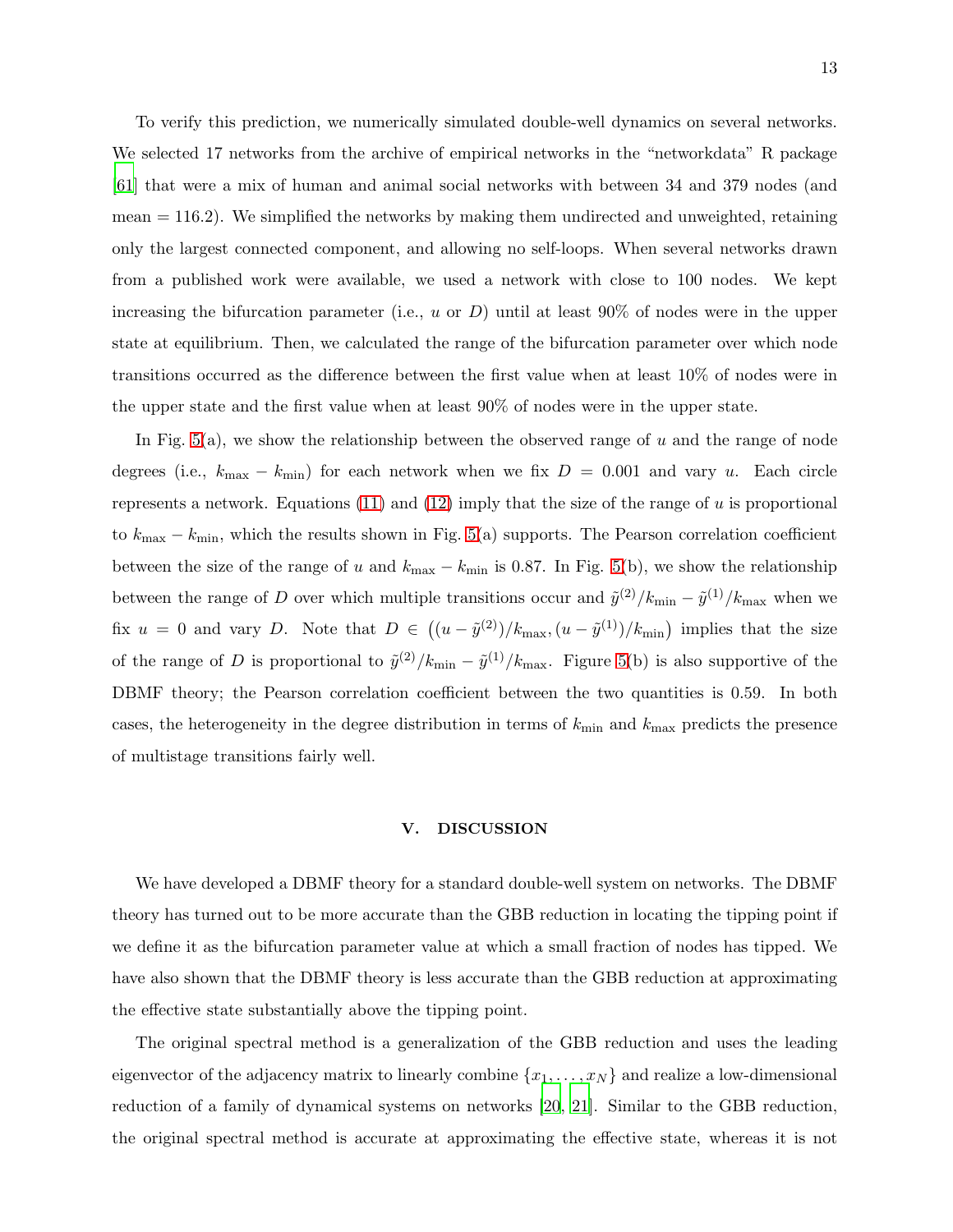accurate at locating the tipping point [\[60](#page-17-8)]. We recently extended this spectral method to the case of the nonleading eigenvector that minimizes a mathematically derived error [\[22\]](#page-15-5). By design, this spectral method, which we call the modified spectral method, is more accurate than the original spectral method, and presumably than the GBB reduction and DBMF theory, at approximating the effective state except near the tipping point. However, the modified spectral method is far less accurate at locating the tipping point than the original spectral method, and also apparently than the GBB reduction and DBMF theory [\[22\]](#page-15-5). Therefore, it seems that the accuracy at locating the tipping point and that at approximating the effective state sufficiently far from the tipping point are in a trade-off relationship. Specifically, among the methods discussed here, the DBMF theory is the most accurate at the former task, the modified spectral method is the most accurate at the latter task, and the GBB and the original spectral method are in between. Looking more closely into this trade-off, including searching a theory that more accurately locates the tipping point than the present DBMF theory, warrants future work.

In the present study, we have assumed that the influence of the jth node on the *i*th node is proportional to  $A_{ij}x_j$ , where  $A_{ij}$  is the  $(i, j)$  element of the adjacency matrix. In contrast, doublewell systems on networks in which the nodes are diffusively coupled have also been studied. Such a model represents, for example, chemical reaction diffusion [\[79](#page-18-1)[–81\]](#page-18-2). A DBMF theory was previously developed for the case of diffusive coupling [\[79](#page-18-1)]. However, adapting their theory to be able to selfconsistently determine the mean field (i.e., Θ<sup>∗</sup> in our formulation) and the threshold degree (i.e.,  $k$ ), and thus further pursuing how nodes with different degrees behave and comparing the results with the case of coupling by the adjacency matrix warrants future work.

We have provided theoretical and numerical evidence of multistage transitions in the present double-well system on networks. In particular, our DBMF theory suggests that the multistage transition is not a finite-size effect because the DBMF theory is more accurate in large uncorrelated networks in general. In fact, our DBMF theory depends on the number of nodes, N, through Eq.  $(7)$ . However, an increase in N does not mitigate the validity of Eqs.  $(11)$  and  $(12)$ , which suggests that multistage transitions are likely to occur in networks of different sizes. Investigating multistage transitions for a wider variety of networks and dynamical systems, as well as their practical implications, also warrants future work.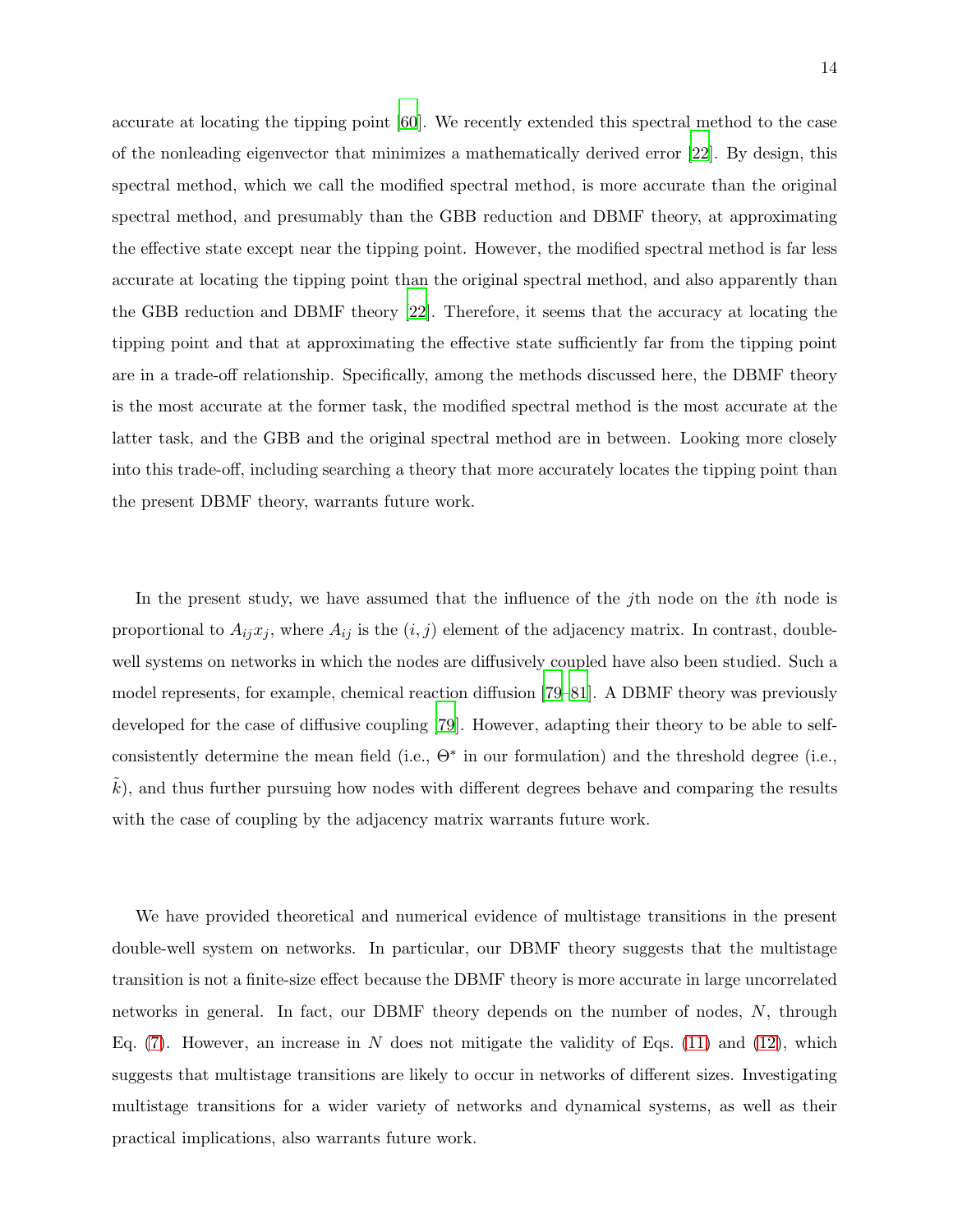### ACKNOWLEDGMENTS

H.K. acknowledges support from JSPS KAKENHI under Grant No. 21K12056. N.M. acknowledges support from AFOSR European Office (under Grant No. FA9550-19-1- 7024), the Sumitomo Foundation, the Japan Science and Technology Agency (JST) Moonshot R&D (under Grant No. JPMJMS2021), and the National Science Foundation (under Grant No. 2052720).

- <span id="page-14-0"></span>[1] M. Scheffer, Critical Transitions in Nature and Society (Princeton University Press, 2009).
- <span id="page-14-1"></span>[2] S. R. Carpenter, J. J. Cole, M. L. Pace, R. Batt, W. A. Brock, T. Cline, J. Coloso, J. R. Hodgson, J. F. Kitchell, D. A. Seekell, et al., Early warnings of regime shifts: a whole-ecosystem experiment, Science 332, 1079 (2011).
- <span id="page-14-2"></span>[3] T. M. Lenton, H. Held, E. Kriegler, J. W. Hall, W. Lucht, S. Rahmstorf, and H. J. Schellnhuber, Tipping elements in the earth's climate system, Proc. Natl. Acad. Sci. USA 105, 1786 (2008).
- <span id="page-14-3"></span>[4] B. Litt, R. Esteller, J. Echauz, M. D'Alessandro, R. Shor, T. Henry, P. Pennell, C. Epstein, R. Bakay, M. Dichter, et al., Epileptic seizures may begin hours in advance of clinical onset: a report of five patients, Neuron 30, 51 (2001).
- <span id="page-14-4"></span>[5] R. M. May, S. A. Levin, and G. Sugihara, Ecology for bankers, Nature 451, 893 (2008).
- <span id="page-14-5"></span>[6] S. Allesina and S. Tang, Stability criteria for complex ecosystems, Nature 483, 205 (2012).
- <span id="page-14-6"></span>[7] J. Grilli, M. Adorisio, S. Suweis, G. Barabás, J. R. Banavar, S. Allesina, and A. Maritan, Feasibility and coexistence of large ecological communities, Nat. Commun. 8, 14389 (2017).
- <span id="page-14-7"></span>[8] B. A. Carreras, V. E. Lynch, I. Dobson, and D. E. Newman, Critical points and transitions in an electric power transmission model for cascading failure blackouts, Chaos 12, 985 (2002).
- <span id="page-14-8"></span>[9] I. Dobson, B. A. Carreras, V. E. Lynch, and D. E. Newman, Complex systems analysis of series of blackouts: Cascading failure, critical points, and self-organization, Chaos 17, 026103 (2007).
- <span id="page-14-9"></span>[10] A. M. Hayes, C. Yasinski, J. B. Barnes, and C. L. Bockting, Network destabilization and transition in depression: New methods for studying the dynamics of therapeutic change, Clin. Psychol. Rev. 41, 27 (2015).
- <span id="page-14-10"></span>[11] A. O. Cramer, C. D. Van Borkulo, E. J. Giltay, H. L. Van Der Maas, K. S. Kendler, M. Scheffer, and D. Borsboom, Major depression as a complex dynamic system, PLoS ONE 11, e0167490 (2016).
- <span id="page-14-11"></span>[12] E. Kriegler, J. W. Hall, H. Held, R. Dawson, and H. J. Schellnhuber, Imprecise probability assessment of tipping points in the climate system, Proc. Natl. Acad. Sci. USA 106, 5041 (2009).
- <span id="page-14-12"></span>[13] A. K. Klose, V. Karle, R. Winkelmann, and J. F. Donges, Emergence of cascading dynamics in interacting tipping elements of ecology and climate, R. Soc. Open Sci. 7, 200599 (2020).
- <span id="page-14-13"></span>[14] M. Scheffer, J. Bascompte, W. A. Brock, V. Brovkin, S. R. Carpenter, V. Dakos, H. Held, E. H. Van Nes, M. Rietkerk, and G. Sugihara, Early-warning signals for critical transitions, Nature 461, 53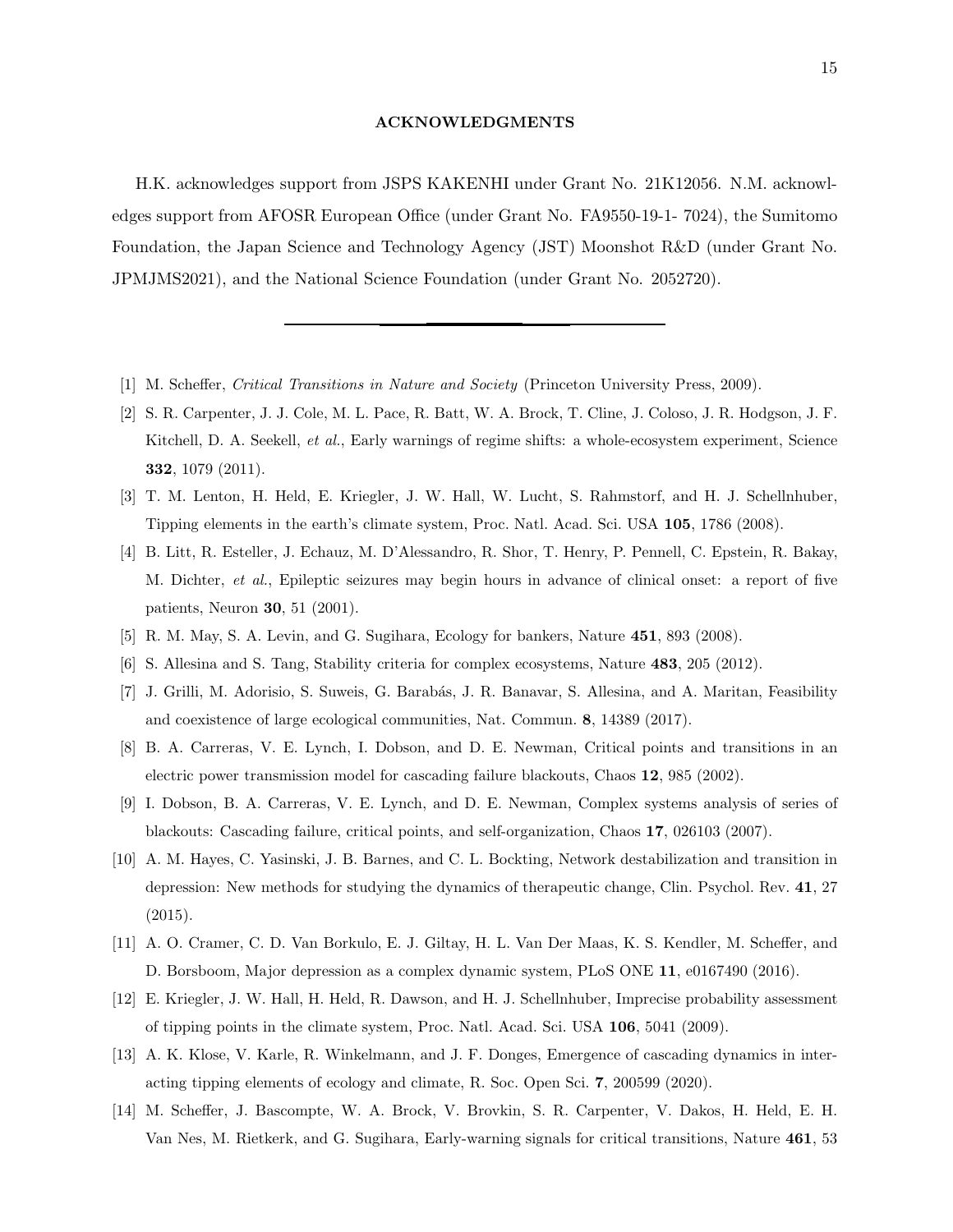(2009).

- [15] M. Scheffer, S. R. Carpenter, T. M. Lenton, J. Bascompte, W. Brock, V. Dakos, J. Van de Koppel, I. A. Van de Leemput, S. A. Levin, E. H. Van Nes, et al., Anticipating critical transitions, Science 338, 344 (2012).
- <span id="page-15-0"></span>[16] C. Boettiger and A. Hastings, From patterns to predictions, Nature 493, 157 (2013).
- <span id="page-15-1"></span>[17] A. P. Kinzig, P. Ryan, M. Etienne, H. Allison, T. Elmqvist, and B. H. Walker, Resilience and regime shifts: assessing cascading effects, Ecol. Soc. 11, 20 (2006).
- <span id="page-15-2"></span>[18] J. C. Rocha, G. Peterson, Ö. Bodin, and S. Levin, Cascading regime shifts within and across scales, Science 362, 1379 (2018).
- <span id="page-15-3"></span>[19] J. Gao, B. Barzel, and A.-L. Barabási, Universal resilience patterns in complex networks, Nature 530, 307 (2016).
- <span id="page-15-4"></span>[20] E. Laurence, N. Doyon, L. J. Dubé, and P. Desrosiers, Spectral dimension reduction of complex dynamical networks, Phys. Rev. X 9, 011042 (2019).
- <span id="page-15-10"></span>[21] V. Thibeault, G. St-Onge, L. J. Dubé, and P. Desrosiers, Threefold way to the dimension reduction of dynamics on networks: An application to synchronization, Phys. Rev. Research 2, 043215 (2020).
- <span id="page-15-5"></span>[22] N. Masuda and P. Kundu, Dimension reduction of dynamical systems on networks with leading and non-leading eigenvectors of adjacency matrices, arXiv preprint [arXiv:2203.13872](http://arxiv.org/abs/2203.13872) (2022).
- <span id="page-15-6"></span>[23] J. Jiang, Z.-G. Huang, T. P. Seager, W. Lin, C. Grebogi, A. Hastings, and Y.-C. Lai, Predicting tipping points in mutualistic networks through dimension reduction, Proc. Natl. Acad. Sci. USA 115, E639 (2018).
- <span id="page-15-7"></span>[24] R. Cohen, K. Erez, D. Ben-Avraham, and S. Havlin, Resilience of the internet to random breakdowns, Phys. Rev. Lett. 85, 4626 (2000).
- [25] D. S. Callaway, M. E. Newman, S. H. Strogatz, and D. J. Watts, Network robustness and fragility: Percolation on random graphs, Phys. Rev. Lett. 85, 5468 (2000).
- [26] R. Cohen, K. Erez, D. Ben-Avraham, and S. Havlin, Breakdown of the internet under intentional attack, Phys. Rev. Lett. 86, 3682 (2001).
- [27] M. E. Newman, S. H. Strogatz, and D. J. Watts, Random graphs with arbitrary degree distributions and their applications, Phys. Rev. E 64, 026118 (2001).
- <span id="page-15-8"></span>[28] M. E. Newman, Spread of epidemic disease on networks, Phys. Rev. E 66, 016128 (2002).
- <span id="page-15-9"></span>[29] R. Pastor-Satorras and A. Vespignani, Epidemic spreading in scale-free networks, Phys. Rev. Lett. 86, 3200 (2001).
- [30] R. Pastor-Satorras and A. Vespignani, Epidemic dynamics and endemic states in complex networks, Phys. Rev. E 63, 066117 (2001).
- [31] R. Pastor-Satorras and A. Vespignani, Epidemic dynamics in finite size scale-free networks, Phys. Rev. E 65, 035108 (2002).
- [32] M. Boguná and R. Pastor-Satorras, Epidemic spreading in correlated complex networks, Phys. Rev. E 66, 047104 (2002).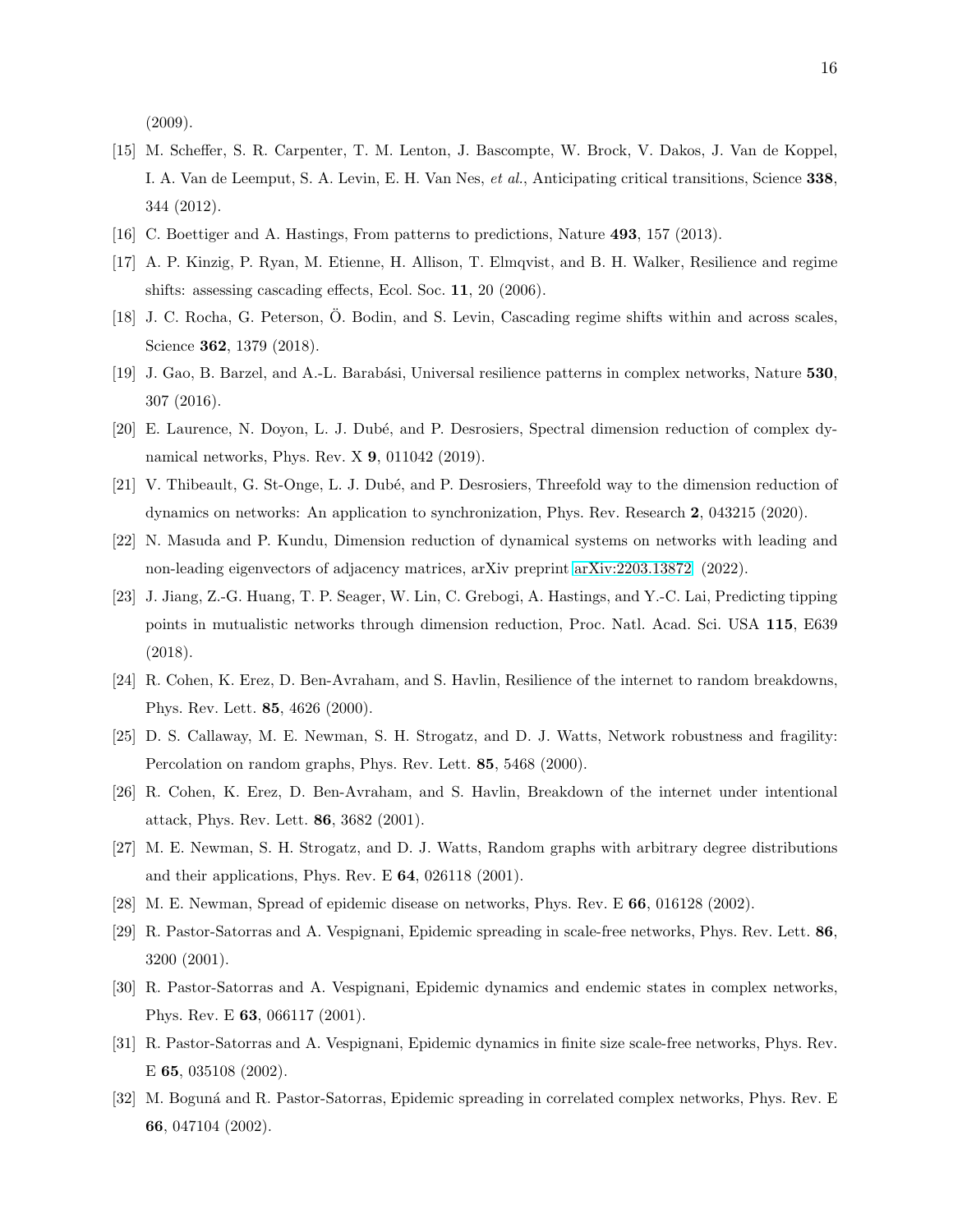- [33] Y. Moreno, R. Pastor-Satorras, and A. Vespignani, Epidemic outbreaks in complex heterogeneous networks, Euro. Phys. J. B 26, 521 (2002).
- [34] N. Masuda and N. Konno, Multi-state epidemic processes on complex networks, J. Theor. Biol. 243, 64 (2006).
- [35] A. Barrat, M. Barthelemy, and A. Vespignani, Dynamical Processes on Complex Networks (Cambridge university press, 2008).
- <span id="page-16-0"></span>[36] R. Pastor-Satorras, C. Castellano, P. Van Mieghem, and A. Vespignani, Epidemic processes in complex networks, Rev. Mod. Phys. 87, 925 (2015).
- <span id="page-16-1"></span>[37] T. Ichinomiya, Frequency synchronization in a random oscillator network, Phys. Rev. E 70, 026116 (2004).
- [38] B. Coutinho, A. Goltsev, S. Dorogovtsev, and J. Mendes, Kuramoto model with frequency-degree correlations on complex networks, Phys. Rev. E 87, 032106 (2013).
- [39] P. Kundu, P. Khanra, C. Hens, and P. Pal, Transition to synchrony in degree-frequency correlated sakaguchi-kuramoto model, Phys. Rev. E 96, 052216 (2017).
- <span id="page-16-2"></span>[40] P. Kundu and P. Pal, Synchronization transition in sakaguchi-kuramoto model on complex networks with partial degree-frequency correlation, Chaos 29, 013123 (2019).
- <span id="page-16-3"></span>[41] A. Baronchelli and R. Pastor-Satorras, Mean-field diffusive dynamics on weighted networks, Phys. Rev. E **82**, 011111 (2010).
- <span id="page-16-4"></span>[42] H. W. Lau and K. Y. Szeto, Asymptotic analysis of first passage time in complex networks, Europhys. Lett. 90, 40005 (2010).
- <span id="page-16-5"></span>[43] T. Antal, S. Redner, and V. Sood, Evolutionary dynamics on degree-heterogeneous graphs, Phys. Rev. Lett. 96, 188104 (2006).
- <span id="page-16-6"></span>[44] V. Sood, T. Antal, and S. Redner, Voter models on heterogeneous networks, Phys. Rev. E 77, 041121 (2008).
- <span id="page-16-7"></span>[45] N. Masuda and N. Konno, Networks with dispersed degrees save stable coexistence of species in cyclic competition, Phys. Rev. E 74, 066102 (2006).
- <span id="page-16-8"></span>[46] B. E. Beisner, D. T. Haydon, and K. Cuddington, Alternative stable states in ecology, Front. Ecol. Environ. 1, 376 (2003).
- <span id="page-16-11"></span>[47] N. Wunderling, B. Stumpf, J. Krönke, A. Staal, O. A. Tuinenburg, R. Winkelmann, and J. F. Donges, How motifs condition critical thresholds for tipping cascades in complex networks: Linking micro-to macro-scales, Chaos 30, 043129 (2020).
- <span id="page-16-12"></span>[48] C. D. Brummitt, G. Barnett, and R. M. D'Souza, Coupled catastrophes: sudden shifts cascade and hop among interdependent systems, J. R. Soc. Interface 12, 20150712 (2015).
- <span id="page-16-9"></span>[49] N. Wunderling, J. F. Donges, J. Kurths, and R. Winkelmann, Interacting tipping elements increase risk of climate domino effects under global warming, Earth Syst. Dynam. 12, 601 (2021).
- <span id="page-16-10"></span>[50] D. G. Wright and T. F. Stocker, A zonally averaged ocean model for the thermohaline circulation. part i: Model development and flow dynamics, J. Phys. Oceanogr. 21, 1713 (1991).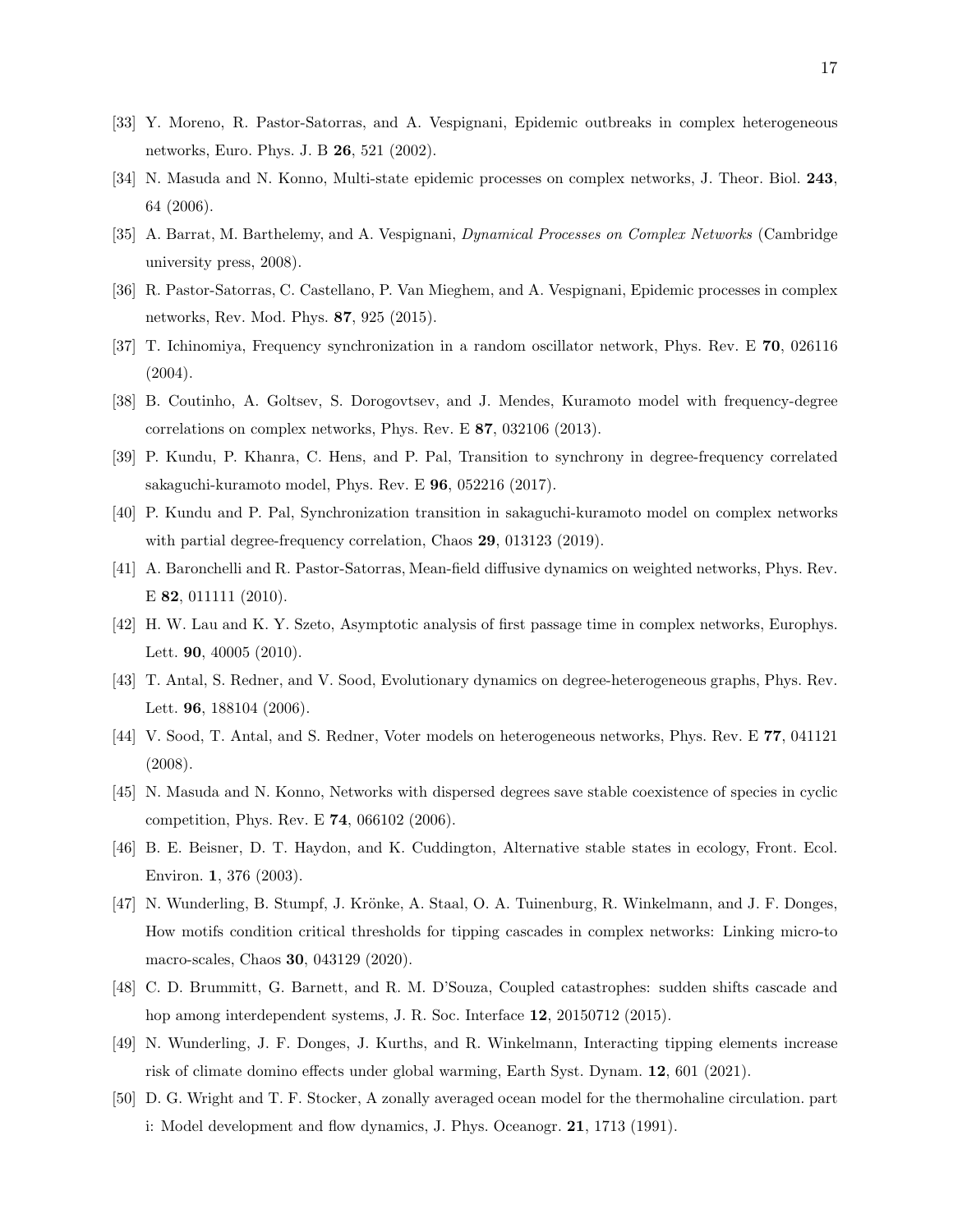- <span id="page-17-0"></span>[51] A. Levermann and R. Winkelmann, A simple equation for the melt elevation feedback of ice sheets, Cryosphere 10, 1799 (2016).
- <span id="page-17-1"></span>[52] J. Krönke, N. Wunderling, R. Winkelmann, A. Staal, B. Stumpf, O. A. Tuinenburg, and J. F. Donges, Dynamics of tipping cascades on complex networks, Phys. Rev. E 101, 042311 (2020).
- <span id="page-17-2"></span>[53] N. Wunderling, M. Gelbrecht, R. Winkelmann, J. Kurths, and J. F. Donges, Basin stability and limit cycles in a conceptual model for climate tipping cascades, New J. Phys. 22, 123031 (2020).
- <span id="page-17-3"></span>[54] A.-L. Barabási and R. Albert, Emergence of scaling in random networks, Science 286, 509 (1999).
- <span id="page-17-4"></span>[55] P. Holme and B. J. Kim, Growing scale-free networks with tunable clustering, Phys. Rev. E 65, 026107 (2002).
- <span id="page-17-5"></span>[56] M. E. Newman, Finding community structure in networks using the eigenvectors of matrices, Phys. Rev. E 74, 036104 (2006).
- <span id="page-17-6"></span>[57] J. Kunegis, Konect: the koblenz network collection, in Proceedings of the 22nd International Conference on World Wide Web (2013) pp. 1343–1350.
- <span id="page-17-7"></span>[58] C. Tu, J. Grilli, F. Schuessler, and S. Suweis, Collapse of resilience patterns in generalized lotka-volterra dynamics and beyond, Phys. Rev. E 95, 062307 (2017).
- [59] C. Tu, P. D'Odorico, and S. Suweis, Dimensionality reduction of complex dynamical systems, iScience 24, 101912 (2021).
- <span id="page-17-8"></span>[60] P. Kundu, H. Kori, and N. Masuda, Accuracy of a one-dimensional reduction of dynamical systems on networks, Phys. Rev. E 105, 024305 (2022).
- <span id="page-17-9"></span>[61] D. Schoch, [networkdata: Repository of Network Datasets](https://github.com/schochastics/networkdata) (2022), r package version 0.1.10.
- <span id="page-17-10"></span>[62] A. Silvis, A. B. Kniowski, S. D. Gehrt, and W. M. Ford, Roosting and foraging social structure of the endangered indiana bat (myotis sodalis), PLoS ONE 9, e96937 (2014).
- [63] D. Lusseau, K. Schneider, O. J. Boisseau, P. Haase, E. Slooten, and S. M. Dawson, The bottlenose dolphin community of doubtful sound features a large proportion of long-lasting associations, Behav. Ecol. Sociobiol. 54, 396 (2003).
- [64] M. R. Weeks, S. Clair, S. P. Borgatti, K. Radda, and J. J. Schensul, Social networks of drug users in high-risk sites: Finding the connections, AIDS and Behavior **6**, 193 (2002).
- [65] C. Casey, I. Charrier, N. Mathevon, and C. Reichmuth, Rival assessment among northern elephant seals: evidence of associative learning during male–male contests, R. Soc. Open Sci. 2, 150228 (2015).
- [66] L. C. Freeman, C. M. Webster, and D. M. Kirke, Exploring social structure using dynamic threedimensional color images, Soc. Netw. 20, 109 (1998).
- [67] J. S. Coleman, Introduction to Mathematical Sociology (Free Press, New York, 1964).
- [68] J. S. Adelman, S. C. Moyers, D. R. Farine, and D. M. Hawley, Feeder use predicts both acquisition and transmission of a contagious pathogen in a north american songbird, Proc. R. Soc. B 282, 20151429 (2015).
- [69] P. M. Gleiser and L. Danon, Community structure in jazz, Adv. Complex Syst. 6, 565 (2003).